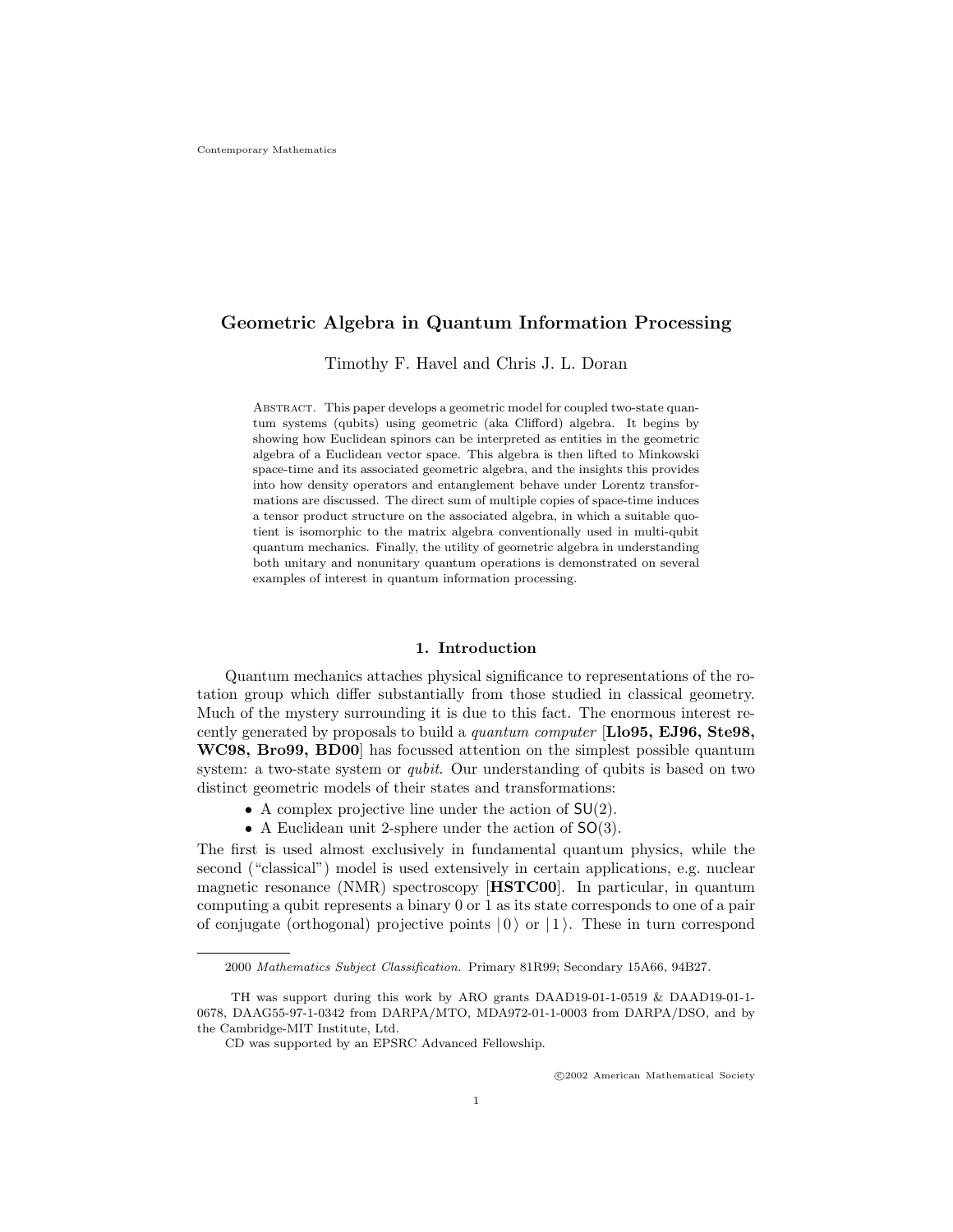to a pair of diametrical points on the unit sphere, which determine the alignment of the qubit with or against the corresponding axis of quantization.

Formally, these two models are related by stereographic projection of the Riemann (unit) sphere onto the Argand plane, the points of which are the ratios of the homogeneous coordinates of points on the projective line (see e.g. [Alt86, FH81]). While this elegant construction describes the mapping between the two representations in a geometric fashion, it does not unite them in a single mathematical structure. This paper provides an informal account of how this is done by geometric (aka Clifford) algebra; in addition, it describes an extension of this formalism to multiqubit systems, and shows that it provides a concise and lucid means of describing the operations of quantum information processing [SCH98, HSTC00]. Significantly, this extension is most naturally derived via the geometric algebra of Minkowski space-time [DLG93], which has also been shown to be an efficient formalism within which to study a very wide range of problems in classical [Hes99, Jan89], relativistic  $[Hes66, Bay96]$  and fundamental quantum  $[DLG^{+96}]$  physics. More complete and rigorous accounts may be found in these references, and in [HCST00, Hav01].

#### 2. Euclidean Geometry and Spinors

Let  $\mathfrak{R}_3$  be a three-dimensional Euclidean vector space whose inner product is denoted by  $(a, b) \mapsto a \cdot b$ . The Clifford or *geometric algebra* of  $\mathfrak{R}_3$  is the associative algebra generated by  $\mathfrak{R}_3$  over  $\mathbb R$  such that  $a^2 = ||a||^2 \equiv a \cdot a$  for all  $a \in \mathfrak{R}_3$ . This algebra will be referred to in the following as the *Pauli algebra*, and denoted by  $\mathcal{G}_3$ . The interesting thing about this algebra is its geometric interpretation, which will now be described.

To begin, note that every nonzero vector  $a \in \mathfrak{R}_3$  has an inverse  $a/||a||^2$ . In addition, a simple application of the law of cosines shows that the inner product of **a** with any other vector  $b \in \mathfrak{R}_3$  is given by the symmetric part of the geometric product:

(2.1) 
$$
\frac{1}{2}(ab+ba) = \frac{1}{2}((a+b)^2 - a^2 - b^2) \n= \frac{1}{2}(\|a+b\|^2 - \|a\|^2 - \|b\|^2) = a \cdot b
$$

The antisymmetric part, by way of contrast, is called the outer product, and denoted by  $(a, b) \mapsto a \wedge b \equiv (ab - ba)/2$ . Since the outer product of two vectors  $a \wedge b$ is invariant under inversion in the origin, it cannot itself be a vector. The space  $\langle a \wedge b \, | \, a, b \in \mathfrak{R}_3 \rangle$  therefore carries an inequivalent representation of the orthogonal group  $O(3)$ , and its elements are accordingly called *bivectors*. These are most naturally interpreted as oriented plane segments, instead of oriented line segments like vectors in  $\mathfrak{R}_3$ . If we similarly define the outer product of a vector with a bivector and require it to be associative, i.e.

(2.2) 
$$
a \wedge (b \wedge c) \equiv \frac{1}{2}(abc - cba) \equiv (a \wedge b) \wedge c
$$

 $(a, b, c \in \mathfrak{R}_3)$ , then it can be shown via straightforward though somewhat lengthy calculations that this product of three vectors is totally antisymmetric, meaning that the outer product generates the well-known exterior algebra  $\bigwedge \mathfrak{R}_3$  (cf. [Hes99, Rie58]). The outer product of three vectors is called a trivector, and (since it changes sign under inversion) is most appropriately interpreted as an oriented space segment or volume element.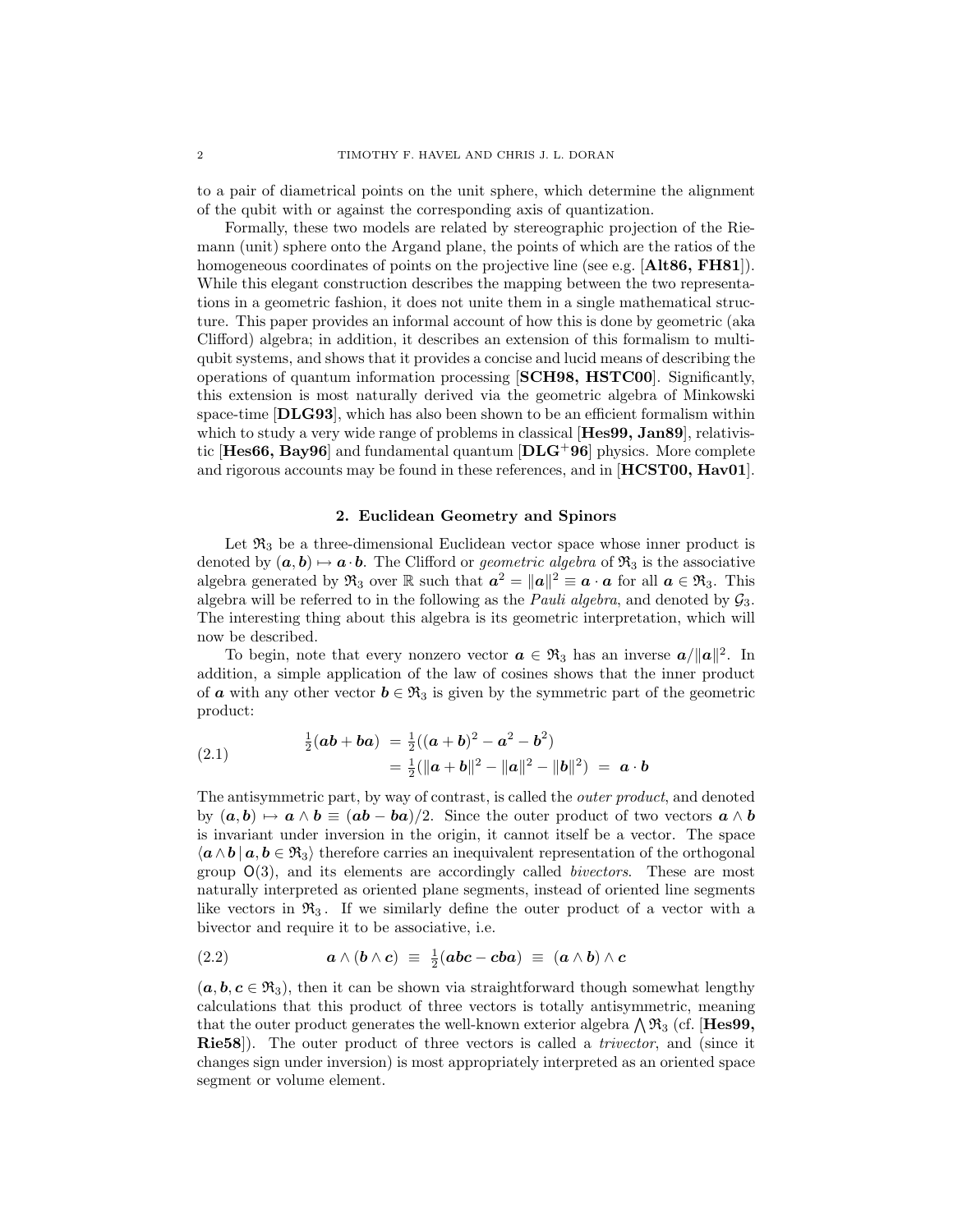The general properties of inner and outer products in the geometric algebras of arbitrary metric vector spaces can be worked out along these lines in a coordinatefree fashion [HS84]. The remainder of this section will focus on how the Pauli algebra is used to describe the quantum mechanics of qubits. In this application it is more common to work with a fixed orthonormal basis  $\sigma_x, \sigma_y, \sigma_z \in \mathfrak{R}_3$ . Quantum mechanics, however, views these basis vectors in a very different way from that taken above, in that they are regarded as operators on a two-dimensional Hilbert space  $\mathfrak{H} \approx \mathbb{C}^2$  (see e.g. [Sak94]). These operators, in turn, are usually identified with the Pauli matrices

$$
(2.3) \quad \sigma_x \leftrightarrow \sigma_x \equiv \begin{bmatrix} 0 & 1 \\ 1 & 0 \end{bmatrix}, \ \sigma_y \leftrightarrow \sigma_y \equiv \begin{bmatrix} 0 & -i \\ i & 0 \end{bmatrix}, \ \sigma_z \leftrightarrow \sigma_z \equiv \begin{bmatrix} 1 & 0 \\ 0 & -1 \end{bmatrix},
$$

where *i* is an imaginary unit ( $i^2 = -1$ ), the underline signifies that the associated symbol is a matrix, and throughout this paper the symbol " $\leftrightarrow$ " should be read as "is represented by" or "is equivalent to". The connection between the two viewpoints lies the fact that these matrices satisfy the defining relations of the abstract Pauli algebra  $\mathcal{G}_3$ , namely

(2.4) 
$$
(\sigma_{\mu})^2 = 1 \leftrightarrow 1, \quad \sigma_{\mu}\sigma_{\nu} = -\sigma_{\nu}\sigma_{\mu} \quad (\mu, \nu \in \{x, y, z\}, \mu \neq \nu)
$$

and hence constitute a faithful matrix representation of it. This shows, in particular, that  $\mathcal{G}_3$  is 8-dimensional as a *real* linear space.<sup>1</sup>

In most physical situations, these operators (times  $\hbar$ ) represent measurements of the intrinsic angular momentum of the qubits, and hence are regarded as generators of rotations in the Lie algebra  $\mathfrak{so}(3)$  over  $\mathbb C$  satisfying the commutator relation

(2.5) <sup>1</sup> 2 [σx,σ<sup>y</sup> ] = ıσ<sup>z</sup> ,

and its cyclic permutations. In terms of geometric algebra, the left-hand side is just the outer product of the vectors. The right-hand side is somewhat harder to interpret, because the Pauli algebra is defined over the real numbers. The trick is to observe that, in terms of the matrix representation,  $\sigma_{\mathsf{x}} \sigma_{\mathsf{y}} \sigma_{\mathsf{z}} = i \mathbf{1}$ . Thus by interpreting the abstract imaginary *i* as the trivector  $\mathbf{u} \equiv \boldsymbol{\sigma}_{\mathsf{x}} \boldsymbol{\sigma}_{\mathsf{y}} \boldsymbol{\sigma}_{\mathsf{z}} = \boldsymbol{\sigma}_{\mathsf{x}} \wedge \boldsymbol{\sigma}_{\mathsf{y}} \wedge \boldsymbol{\sigma}_{\mathsf{z}}$ , the angular momentum relations become a triviality:

(2.6) 
$$
\sigma_x \wedge \sigma_y = \sigma_x \sigma_y = \sigma_x \sigma_y (\sigma_z)^2 = \iota \sigma_z
$$

More generally, the vector cross product is related to the outer product by

(2.7) 
$$
\mathbf{a} \times \mathbf{b} = -\frac{\iota}{2}(\mathbf{a}\mathbf{b} - \mathbf{b}\mathbf{a}) = -\iota(\mathbf{a} \wedge \mathbf{b}),
$$

from which it may be seen that multiplication by the unit trivector  $\iota$  maps vectors to orthogonal bivectors and vice versa. Since they span a one-dimensional space but change sign under inversion in the origin, trivectors can also be regarded as pseudoscalars. Perhaps the most important thing which geometric algebra contributes to physics are geometric interpretations for the imaginary units which it otherwise uses blindly.

<sup>&</sup>lt;sup>1</sup>In the quantum mechanics literature, the notation  $\underline{\mathbf{a}} \cdot \underline{\vec{\sigma}}$  is often used for  $\sum_{\mu} a_{\mu} \underline{\sigma}_{\mu}$ . Because  $\alpha$  is geometrically just a vector in  $\Re_3$  (not a matrix for it in a basis-dependent representation of  $G_3$ ), this is an abuse of the dot-notation for the Euclidean inner product, which is otherwise perhaps the most consistently used notation in all of science. This abuse of notation will not be perpetrated in this paper.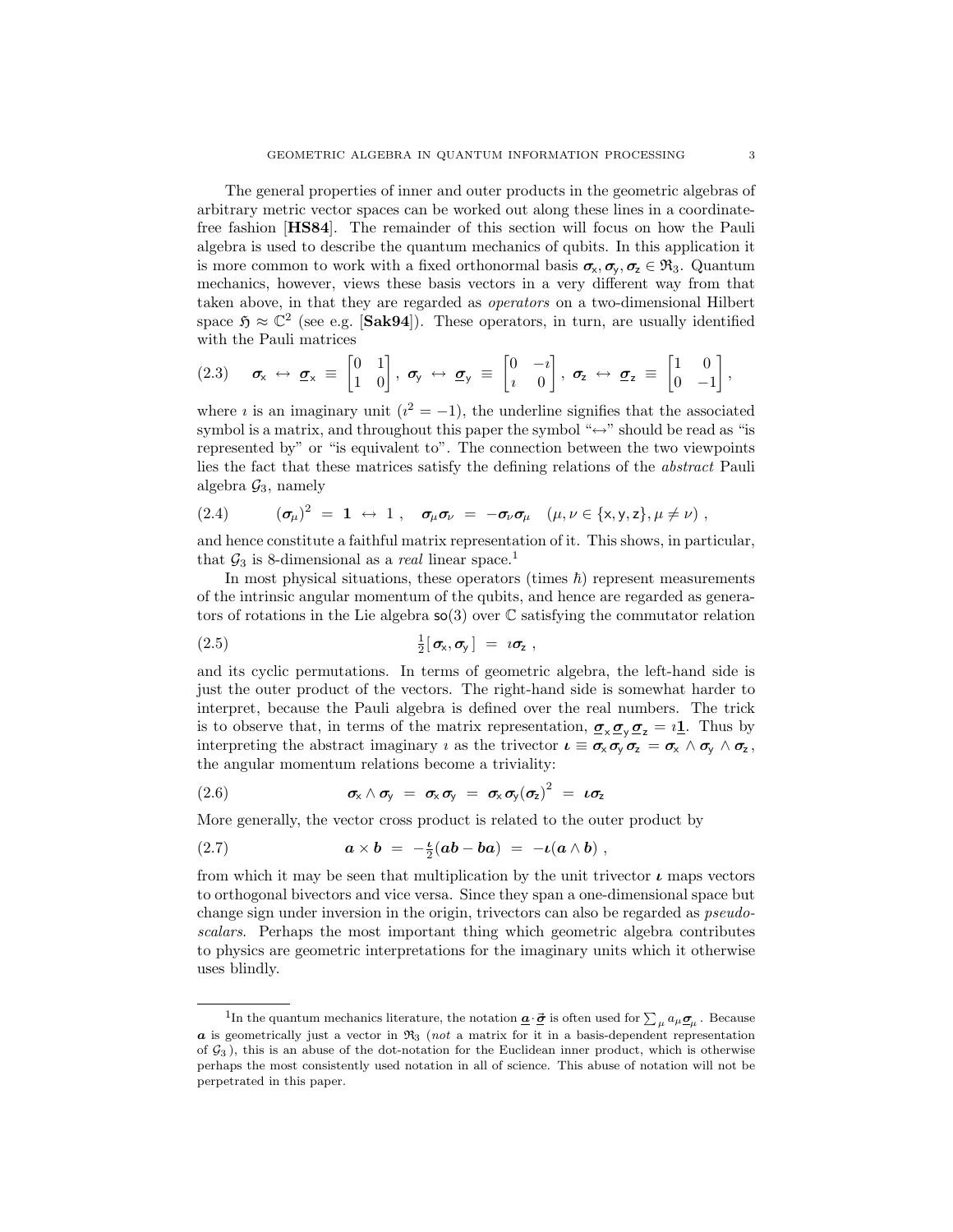If we denote the induced bivector basis by

(2.8) 
$$
I \equiv \sigma_y \wedge \sigma_z , \quad J \equiv \sigma_z \wedge \sigma_x , \quad K \equiv \sigma_x \wedge \sigma_y ,
$$

it is readily seen that these basis bivectors likewise square to  $-1$ . On multiplying the angular momentum generating relations through by  $-1 = \ell^2$ , we obtain

(2.9) 
$$
JI = K
$$
,  $IK = J$ ,  $KJ = I$ , and  $KJI = -1$ .

This shows that these basis bivectors generate a subalgebra of  $\mathcal{G}_3$  isomorphic to Hamilton's quaternions [Alt86, Alt89], which is also known as the even subalgebra  $\mathcal{G}_3^+$  (since it is generated by the products of even numbers of vectors). It is wellknown that the quaternions' multiplicative group is  $\mathbb{R}^* \oplus SU(2)$ , which implies that the even subalgebra should be closely related to rotations. This relationship will now be worked out explicitly.

Consider the result of conjugating a vector  $x$  by a vector  $a$ , i.e.

(2.10) 
$$
axa^{-1} = a(x_{\shortparallel}+x_{\perp})a^{-1} = aa^{-1}x_{\shortparallel}-aa^{-1}x_{\perp} ,
$$

where we have split  $\mathbf{x} = (\mathbf{x} \cdot \mathbf{a}^{-1} + \mathbf{x} \wedge \mathbf{a}^{-1})\mathbf{a} \equiv \mathbf{x}_{\text{H}} + \mathbf{x}_{\perp}$  into its parts parallel and perpendicular to **a**. This shows that  $-axa^{-1}$  is the reflection of x in the plane orthogonal to  $a$ . ¿From the well-known fact that the composition of two reflections is a rotation by twice the lessor angle between their planes and about these planes' line of intersection, it follows that conjugating a vector by an element of the even subalgebra just rotates it accordingly:

(2.11) 
$$
(\boldsymbol{ba}) \, \boldsymbol{x} \, (\boldsymbol{ba})^{-1} \ = \ \boldsymbol{ba} \, \boldsymbol{x} \, \boldsymbol{a}^{-1} \boldsymbol{b}^{-1} \ = \ \frac{\boldsymbol{ba} \, \boldsymbol{x} \, \boldsymbol{ab}}{\|\boldsymbol{a}\|^2 \|\boldsymbol{b}\|^2}
$$

Let  $u \equiv a/\Vert a \Vert$ ,  $v \equiv b/\Vert b \Vert$  and  $R \equiv vu$  be the corresponding unit quaternion. Then  $\mathbf{R} = \cos(\theta/2) - \boldsymbol{\iota} \boldsymbol{r} \sin(\theta/2)$  where  $\cos(\theta/2) = \boldsymbol{u} \cdot \boldsymbol{v}$  and  $\boldsymbol{\iota} \boldsymbol{r} \equiv \boldsymbol{u} \wedge \boldsymbol{v}/\|\boldsymbol{u} \wedge \boldsymbol{v}\|$ . Moreover, the inverse  $(vu)^{-1}$  is now simply the *reverse*  $uv \equiv (vu)^{\dagger}$ , which in turn corresponds to the *conjugate* quaternion  $\mathbf{R}^{\dagger} \equiv \cos(\theta/2) + \boldsymbol{\iota} \cdot \boldsymbol{r} \sin(\theta/2)$ . This reversal operation on  $\mathcal{G}_3^+$  extends to a well-defined anti-automorphism of  $\mathcal{G}_3$ , which corresponds to Hermitian conjugation in its representation by Pauli matrices. On splitting x into its parts parallel  $x_0$  and perpendicular  $x_1$  to r as above, the rotation may now be written as  $\mathbf{R} \mathbf{x} \mathbf{R}^{\dagger} = \mathbf{R} (\mathbf{x}_{\shortparallel} + \mathbf{x}_{\shortparallel}) \mathbf{R}^{\dagger} = \mathbf{x}_{\shortparallel} + \mathbf{x}_{\shortparallel} (\mathbf{R}^{\dagger})^2$ 

(2.12) 
$$
= \boldsymbol{x}_{\parallel} + \boldsymbol{x}_{\perp} (\cos^2(\theta/2) - \sin^2(\theta/2) + 2\boldsymbol{\ell} \boldsymbol{r} \cos(\theta/2) \sin(\theta/2))
$$

$$
= \boldsymbol{x}_{\parallel} + \boldsymbol{x}_{\perp} (\cos(\theta) + \boldsymbol{\ell} \boldsymbol{r} \sin(\theta)),
$$

and so may be viewed as multiplication of  $x_{\perp}$  by the "complex number" cos( $\theta$ ) +  $\iota r \sin(\theta)$  in the Argand plane defined by the bivector  $\iota r$ .

By collecting even and odd powers in its Taylor series, it may be seen that any unit quaternion can be written as the exponential of a bivector orthogonal to the axis of rotation r:

(2.13) 
$$
e^{-\iota r \theta/2} = 1 - \iota r \frac{\theta}{2} - \frac{1}{2} (\frac{\theta}{2})^2 + \cdots = \cos(\theta/2) - \iota r \sin(\theta/2)
$$

This is formally analogous to a complex exponential, and is also in accord with our previous observation that the space of bivectors is isomorphic to the Lie algebra  $\mathsf{su}(2) \approx \mathsf{so}(3)$  under the commutator product. The pair  $|\cos(\theta/2)\sin(\theta/2)r|$ are known as *Euler-Rodrigues* parameters for the rotation group  $SO(3)$ ; since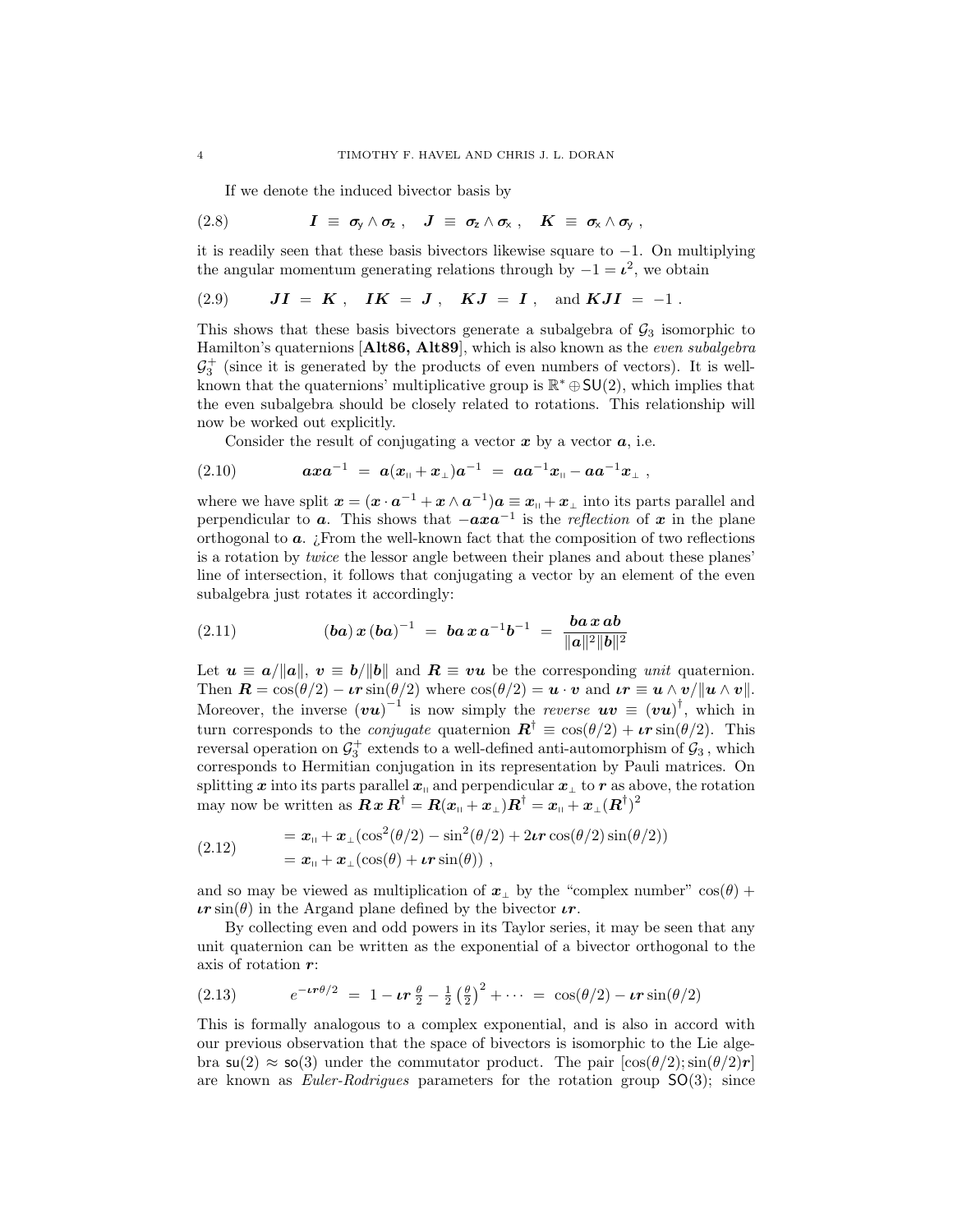$[-\cos(\theta/2)-\sin(\theta/2)r]$  determines the same rotation, this parametrization is twoto-one. A one-to-one parametrization is obtained from the outer exponential, i.e.

(2.14) 
$$
\wedge^{-\iota r \tau} = 1 - \iota r \tau - \frac{1}{2} r \wedge r \tau^2 + \cdots = 1 - \iota r \tau \quad \text{(since } r \wedge r = 0 \text{)}.
$$

The squared norm of this outer exponential is  $1 + \tau^2$ , so that the normalized outer exponential equals the usual exponential if we set  $\tau = \tan(\theta/2)$ . Because  $t \equiv$  $tan(\theta/2)r$  is the four-dimensional stereographic projection of  $[cos(\theta); sin(\theta)r]$  from  $\theta = \pi$ , it has been called the *stereographic* parameter for SO(3). Note, however, that this parametrization does not include rotations by  $\pi$ .

Another two-to-one parametrization of rotations is given by the Cayley-Klein parameters  $[\psi_1; \psi_2] \in \mathbb{C}^2$ , where

(2.15) 
$$
\psi_1 \equiv \cos(\theta/2) - i \sin(\theta/2) (\mathbf{r} \cdot \mathbf{\sigma}_z) ,
$$

$$
\psi_2 \equiv \sin(\theta/2) (\mathbf{r} \cdot \mathbf{\sigma}_x) + i \sin(\theta/2) (\mathbf{r} \cdot \mathbf{\sigma}_y) .
$$

The corresponding  $SU(2)$  matrix is simply

(2.16) 
$$
\underline{\mathbf{\Psi}} = \begin{bmatrix} \psi_1 & -\psi_2^* \\ \psi_2 & \psi_1^* \end{bmatrix}
$$

It follows that the complex column vector  $|\psi\rangle \equiv [\psi_1; \psi_2]$  itself transforms under left-multiplication with matrices in  $SU(2)$ , which is commonly described in quantum mechanics by calling it a *spinor*. In particular, the spinors  $|0\rangle \equiv |1;0\rangle$  and  $|1\rangle \equiv$ [0; 1] are those commonly used in quantum computing to store binary information. Since the Cayley-Klein parameters uniquely determine the  $SU(2)$  matrix, however, we can just as well regard spinors as entities in  $SU(2)$ , e.g.  $|0\rangle \leftrightarrow \mathbf{1}$  and  $|1\rangle \leftrightarrow -i\mathbf{g}_y$ . The usual action of  $SU(2)$  on spinors then becomes the left-regular action of  $SU(2)$ on itself.

.

The representation of  $SU(2)$  used above depends upon the choice of coordinate system: Changing to a different the coordinate system gives a different (though equivalent) representation. Recalling that  $SU(2)$  is isomorphic to the multiplicative group of unit elements (quaternions) in the even subalgebra  $\mathcal{G}_3^+$ , a coordinate-free or *geometric* interpretation of spinors is obtained by regarding them as elements of  $\mathcal{G}_3^+$ itself. This interpretation of spinors as entities in ordinary Euclidean geometry was first pointed out by Hestenes over thirty years ago [Hes66], but physicists persist in putting operators and operands into separate spaces, and in working with a matrix representation instead of directly with the geometric entities themselves. The perceived nonintuitive nature of quantum mechanics is due in large part to the resulting confusion over the geometric meaning of the objects with which it deals, which is spelled out explicitly in geometric algebra.

As another example, consider how the *density operator* of an "ensemble" of qubits can be interpreted in geometric algebra. This operator  $\rho$  is usually defined via a matrix representation as  $\rho \equiv |\psi\rangle\langle \psi|$ , where the overline denotes the average over the ensemble. As first observed by von Neumann, this matrix contains all the information needed to compute the ensemble average expectation values of the qubit observables, since

(2.17) 
$$
\overline{\langle \psi | \mathcal{Q}_{\mu} | \psi \rangle} = \overline{\text{tr}(\mathcal{Q}_{\mu} | \psi \rangle \langle \psi |)} = \text{tr}(\mathcal{Q}_{\mu} | \overline{\psi} \rangle \langle \psi |) = \text{tr}(\mathcal{Q}_{\mu} \rho)
$$

 $(\mu \in \{x, y, z\})$ . To translate this into geometric algebra, we set the second column of  $\underline{\Psi}$  to zero by right-multiplying it by the idempotent matrix  $\underline{\mathbf{E}}_{+} \equiv (\underline{\mathbf{1}} + \underline{\boldsymbol{\sigma}}_{z})/2$ ,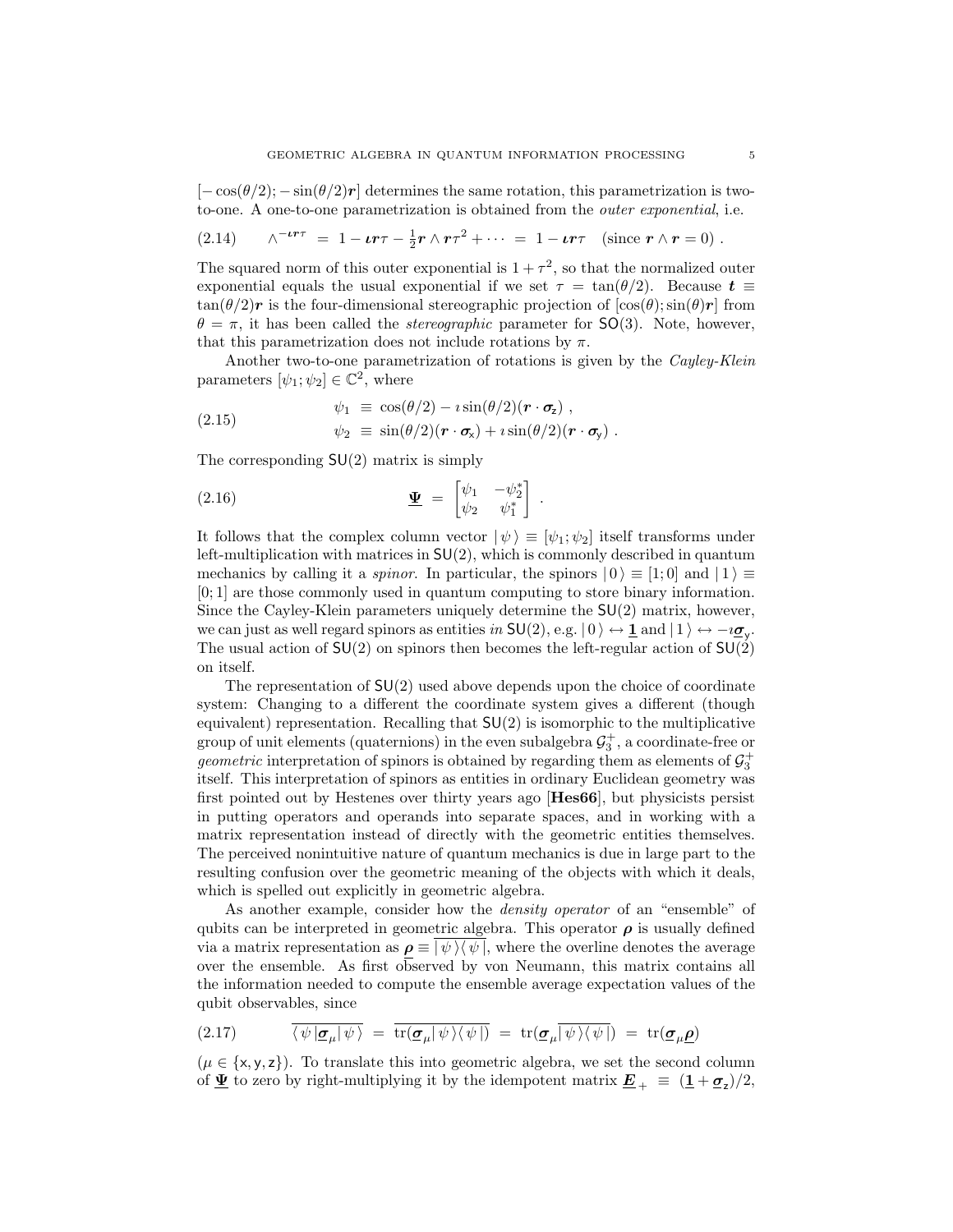i.e.

(2.18) 
$$
\underline{\Psi} \underline{E}_{+} = \begin{bmatrix} \psi_1 & -\psi_2^* \\ \psi_2 & \psi_1^* \end{bmatrix} \begin{bmatrix} 1 & 0 \\ 0 & 0 \end{bmatrix} = \begin{bmatrix} \psi_1 & 0 \\ \psi_2 & 0 \end{bmatrix}
$$

This corresponds to projecting  $\Psi \in \mathcal{G}_3^+$  onto a *left-ideal* in  $\mathcal{G}_3$ , and allows the dyadic product  $|\psi\rangle\langle\psi|$  in Eq. (2.17) to be written as:

.

(2.19) 
$$
|\psi\rangle\langle\psi| = \begin{bmatrix} \psi_1 & 0 \\ \psi_2 & 0 \end{bmatrix} \begin{bmatrix} \psi_1^* & \psi_2^* \\ 0 & 0 \end{bmatrix} = (\underline{\Psi}\underline{E}_+) (\underline{\Psi}\underline{E}_+)^\dagger
$$

Thus the interpretation of the density operator in geometric algebra is

(2.20) 
$$
\rho = \overline{(\Psi E_+)(\Psi E_+)}^{\dagger} = \overline{\Psi E_+ \Psi^{\dagger}} = \frac{1}{2} \left( 1 + \overline{\Psi \sigma_z \Psi^{\dagger}} \right)
$$

(cf. [SLD99]). The vector part  $p \equiv \langle p \rangle_1 = \overline{\Psi \sigma_z \Psi^{\dagger}}$  is called the *polarization* vector (in optics, its components are known as the Stokes parameters [BBDH93], while in NMR it is known as the *Bloch vector* after the pioneer of NMR who rediscovered it [Blo46]). Its length is  $||p|| \leq 1$  with equality if and only if all members of the ensemble are in the same state  $\Psi$ . In this case the ensemble is said to be in a *pure* state, and the density operator is itself an idempotent  $(1 + p)/2$ , where  $p \equiv \Psi \sigma_z \Psi^{\dagger}$ . For an ensemble in a general *mixed* state, the length of the ensemble-average polarization vector measures the degree of alignment among the (unit length) polarization vectors of the individual members of the ensemble, and is called the polarization of the ensemble.

In many physical situations there is a natural reference direction; for example, in NMR computing the qubits are spin  $1/2$  atomic nuclei whose intrinsic magnetic dipoles have been polarized by the application of a strong magnetic field [HCST00]. ¿From a geometric perspective, however, the density operator is just the sum of a scalar and a vector, which for a pure state is related to the corresponding "spinor" by rotation of a fixed reference vector (conventionally taken to be  $\sigma_z$  as above) by Ψ. Since the trace in the standard matrix representation is simply twice the scalar part  $\langle \_ \rangle _0$  of the corresponding expression in geometric algebra, the ensembleaverage expectation value

$$
(2.21) \qquad \frac{1}{2} \operatorname{tr}(\underline{\boldsymbol{\sigma}}_{\mu} \underline{\boldsymbol{\rho}}) \leftrightarrow \langle \boldsymbol{\sigma}_{\mu} \boldsymbol{\rho} \rangle_{0} \; = \; \langle \boldsymbol{\sigma}_{\mu} \boldsymbol{\Psi} \boldsymbol{\sigma}_{z} \boldsymbol{\Psi}^{\dagger} \rangle_{0} \; = \; \boldsymbol{\sigma}_{\mu} \cdot (\boldsymbol{\Psi} \boldsymbol{\sigma}_{z} \boldsymbol{\Psi}^{\dagger}) \; = \; \boldsymbol{\sigma}_{\mu} \cdot \boldsymbol{p}
$$

is just the component of the polarization vector along the  $\mu$ -th axis. Unlike the strong measurements usually considered in quantum texts, where measurement of  $\sigma_\mu$  yields one of the random outcomes  $\pm 1$  with probabilities  $(1 \pm \sigma_\mu \cdot p)/2$  and leaves the system in the corresponding state  $p = \pm \sigma_{\mu}$ , weak measurements of ensembleaverage expectation values can be made with only negligible perturbations to the ensemble as a whole [Per93]. This is in fact how quantum mechanical systems are usually manifest at the macroscopic level!

To see how all this relates to conventional wisdom, observe that the polarization vector of a pure state may be written in terms of the Cayley-Klein parameters as

.

(2.22) 
$$
p = 2\Re(\psi_1^*\psi_2)\sigma_x + 2\Im(\psi_1^*\psi_2)\sigma_y + (|\psi_1|^2 - |\psi_2|^2)\sigma_z.
$$

Its stereographic projection from  $-\sigma_z$  onto the  $\sigma_x \sigma_y$  plane is therefore

(2.23) 
$$
\frac{2\Re(\psi_1^*\psi_2)\sigma_x + 2\Im(\psi_1^*\psi_2)\sigma_y}{1 + |\psi_1|^2 - |\psi_2|^2}
$$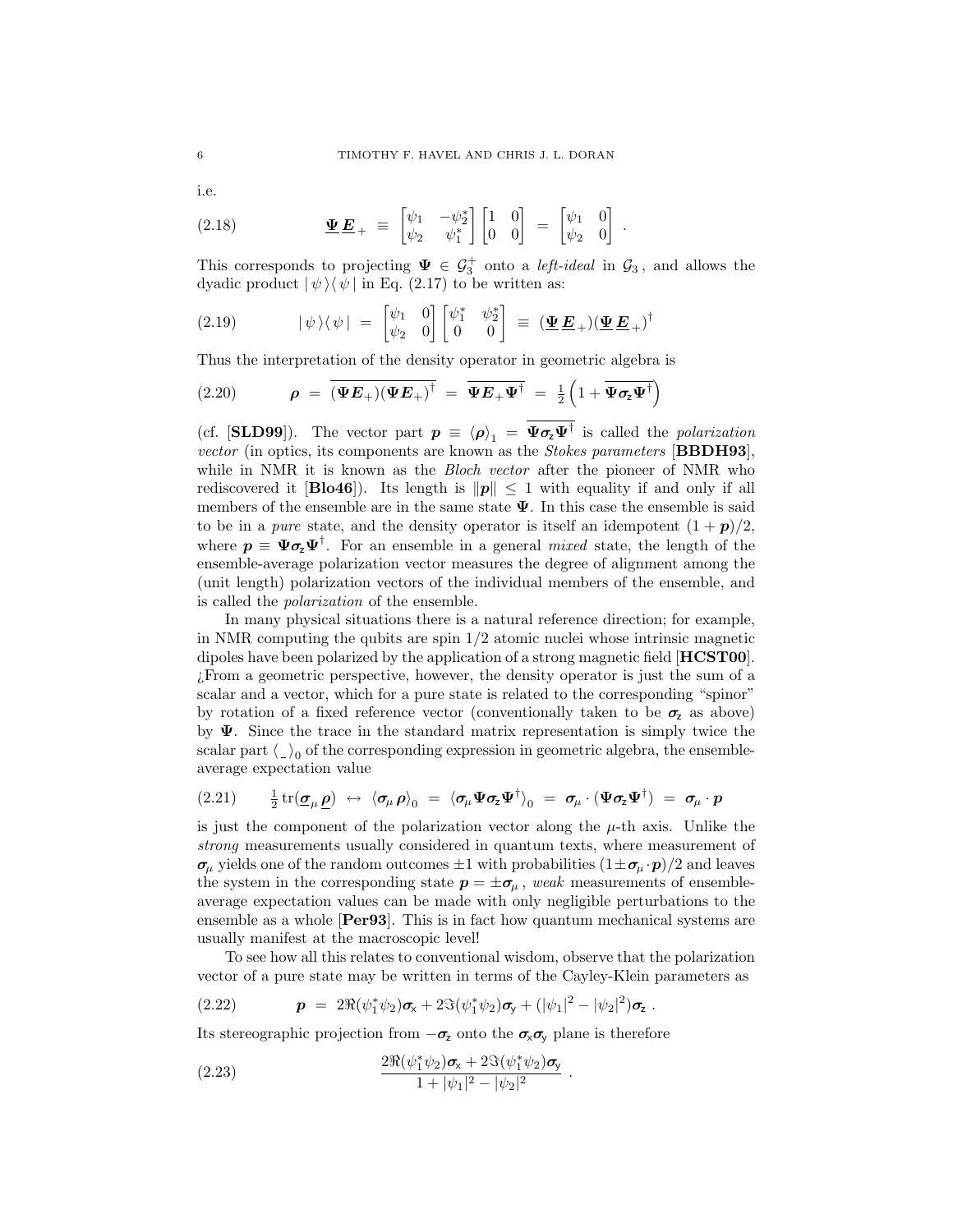Multiplying by  $\sigma_{\mathsf{x}}$  and simplifying the denominator using  $|\psi_1|^2 + |\psi_2|^2 = 1$  yields

(2.24) 
$$
\frac{\Re(\psi_1^*\psi_2) + \Im(\psi_1^*\psi_2) \mathbf{K}}{|\psi_1|^2}
$$

where  $\mathbf{K} = \sigma_{\mathbf{x}} \sigma_{\mathbf{y}}$  is a square-root of -1. This is the same as the ratio  $\psi_2/\psi_1$  save for the use of  $\imath$  instead of  $\bm{K}$  as the imaginary unit, which explains formally why  $SO(3)$  acts on the polarization vector in the same way that  $SU(2)$  acts on the ratio of the Cayley-Klein parameters [Alt86, FH81].

### 3. Space-Time Geometry and Multiparticle Spinors

The above interpretations apply only to single qubits (or to ensembles consisting of noninteracting and identical qubits). Extending them to systems of interacting and distinguishable qubits may be done in a physically significant fashion by considering the geometric algebra of *space-time* (or Minkowski space)  $\mathfrak{R}_{1,3}$ . This algebra, known as the *Dirac* algebra and denoted by  $\mathcal{G}_{1,3}$ , may be defined by the generating relations among an orthonormal basis analogous to Eq. (2.4):

(3.1) 
$$
\gamma_t^2 = 1, \quad \gamma_\mu^2 = -1 \quad (\mu \in \{x, y, z\}), \n\gamma_\mu \gamma_\nu = -\gamma_\nu \gamma_\mu \quad (\mu, \nu \in \{t, x, y, z\}, \mu \neq \nu)
$$

The corresponding geometric algebra separates into five inequivalent representations under the action of the full Lorentz group  $O(1, 3)$ , i.e.

 $\langle 1 \rangle$  (scalars, 1-dimensional)  $\langle \gamma_{\mu} \rangle$  (vectors, 4-dimensional)  $\langle \gamma_{\mu} \gamma_{\nu} \rangle$  (bivectors, 6-dimensional)  $\langle \gamma_\mu \gamma_\nu \gamma_\eta \rangle$  (trivectors, 4-dimensional)  $\langle \gamma_{t}\gamma_{x}\gamma_{y}\gamma_{z}\rangle$  (pseudo-scalars, 1-dimensional), (3.2)

where  $\mu$ ,  $\nu$ ,  $\eta \in \{\text{t}, \text{x}, \text{y}, \text{z}\}\$  with  $\mu \neq \nu \neq \eta \neq \mu$ , for a total dimension of 16.

The important point for our purposes is that the even subalgebra of the Dirac algebra  $\mathcal{G}_{1,3}^+$  is isomorphic to the Pauli algebra  $\mathcal{G}_3$  [Hes66]. This isomorphism may be constructed by choosing bases  $\gamma_\mu\in\mathcal{G}_{1,3}$  and  $\sigma_\mu\in\mathcal{G}_3$ , and defining an invertible linear mapping by

(3.3) 
$$
\sigma_{\mu} \in \mathcal{G}_3 \leftrightarrow \gamma_{\mu} \gamma_t \in \mathcal{G}_{1,3}^+ \quad (\mu \in \{x,y,z\}) .
$$

These so-called *relative spatial vectors*  $\gamma_{\mu}\gamma_{t}$  satisfy the relations in Eq. (2.4), since

(3.4) 
$$
(\sigma_{\mu})^2 \leftrightarrow (\gamma_{\mu}\gamma_{t})^2 = -\gamma_{\mu}(\gamma_{t})^2 \gamma_{\mu} = -(\gamma_{\mu})^2 = 1
$$

$$
\sigma_{\mu}\sigma_{\nu} \leftrightarrow (\gamma_{\mu}\gamma_{t})(\gamma_{\nu}\gamma_{t}) = \gamma_{\nu}(\gamma_{\mu}\gamma_{t})\gamma_{t} = -(\gamma_{\nu}\gamma_{t})(\gamma_{\mu}\gamma_{t})
$$

$$
\leftrightarrow -\sigma_{\nu}\sigma_{\mu} \quad (\mu, \nu \in \{\mathsf{x}, \mathsf{y}, \mathsf{z}\}, \mu \neq \nu),
$$

and hence generate an algebra isomorphic to  $\mathcal{G}_3$ . As bivectors in  $\mathcal{G}_{1,3}$ , however, they also generate  $\mathcal{G}_{1,3}^+$ , since

(3.5) 
$$
\gamma_{\mu}\gamma_{\nu} = \gamma_{\mu}(\gamma_{t})^{2}\gamma_{\nu} = -(\gamma_{\mu}\gamma_{t})(\gamma_{\nu}\gamma_{t}) \leftrightarrow -\sigma_{\mu}\sigma_{\nu}
$$

 $(\mu, \nu \in \{x, y, z\}, \mu \neq \nu)$ , and similarly

(3.6) 
$$
\iota \equiv \gamma_t \gamma_x \gamma_y \gamma_z = (\gamma_x \gamma_t)(\gamma_y \gamma_t)(\gamma_z \gamma_t) \leftrightarrow \sigma_x \sigma_y \sigma_z.
$$

Thus  $\gamma_{\mu}\gamma_{t} \leftrightarrow \sigma_{\mu}$  ( $\mu \in \{x, y, z\}$ ) induces an algebra isomorphism as claimed, and when the bases are understood we may identify  $\sigma_{\mu} \equiv \gamma_{\mu} \gamma_{t}$ .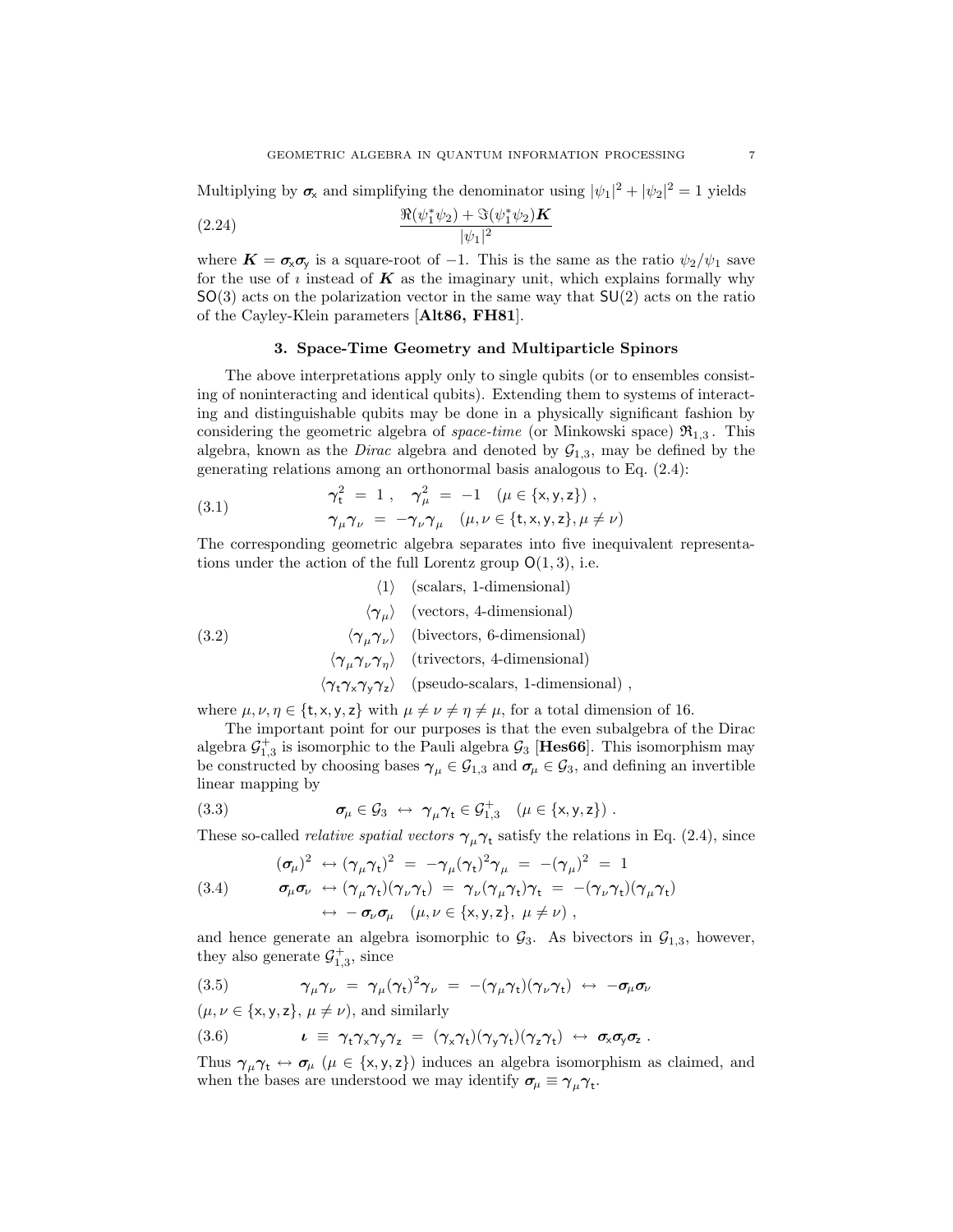The choice of time-like vector  $\gamma_t \in \mathfrak{R}_{1,3}$  in fact determines an inertial frame up to spatial rotation, in which the *time t* and *place*  $s$  of an event  $e$  in that frame are given by

(3.7) 
$$
t + s = e \cdot \gamma_t + e \wedge \gamma_t = e \gamma_t
$$

(note that upright case is used for the space-time vector  $e \in \mathfrak{R}_{1,3}$ ). Thus the invariant interval between events separated by the space-time vector **e** is  $e^2 =$  $\mathbf{e} \gamma_t^2 \mathbf{e} = (t+s)(t-s) = t^2 - s^2$  as usual, while the relative velocity between events whose space-time velocities are  $\gamma_t$  and  $\mathbf{v} \equiv \partial \mathbf{e}/\partial \tau$  is

(3.8) 
$$
\mathbf{v} = \frac{\partial \mathbf{s}}{\partial t} = \frac{\partial \mathbf{s}}{\partial \tau} \frac{\partial \tau}{\partial t} = \left(\frac{\partial \mathbf{e}}{\partial \tau} \wedge \gamma_{t}\right) \left(\frac{\partial \mathbf{e}}{\partial \tau} \cdot \gamma_{t}\right)^{-1} = \frac{\mathbf{v} \wedge \gamma_{t}}{\mathbf{v} \cdot \gamma_{t}},
$$

so that  $\boldsymbol{v}\cdot\boldsymbol{\gamma}_{\mathsf{t}}$  lies on an affine hyperplane in space-time.

A great deal of physics can be done in a manifestly Lorentz covariant fashion using the Dirac algebra. For example, the electromagnetic field at a given point in space-time corresponds to an arbitrary bivector  $\mathbf{F} \in \bigwedge_2 \mathfrak{R}_{1,3}$ , called the *Faraday* bivector, and the covariant form of the Lorentz force equation is

$$
(3.9) \t m\dot{\mathbf{v}} = q\mathbf{F}\cdot\mathbf{v} ,
$$

where m is the rest mass, q the charge and  $\bf{v}$  the space-time velocity. (This is another example of the general rule that, in geometric algebra, the generators of motion are bivectors [DHSvA93].) The usual frame-dependent form is recovered by splitting the quantities in this equation by  $\gamma_t$  as above [Jan89]; in particular, the Faraday bivector splits into an electric and a magnetic field as  $\mathbf{F} \equiv \mathbf{E} + \iota \mathbf{B}$ , where

(3.10) 
$$
\mathbf{E} = (\mathbf{F} \cdot \boldsymbol{\gamma}_{t}) \boldsymbol{\gamma}_{t} \text{ and } \boldsymbol{\iota} \mathbf{B} = (\mathbf{F} \wedge \boldsymbol{\gamma}_{t}) \boldsymbol{\gamma}_{t} .
$$

The space-time reverse will be denoted by a tilde, e.g. in the present case  $\tilde{\mathbf{F}} = -\mathbf{F}$ . This is related to the spatial (or Pauli) reverse by  $\mathbf{F}^{\dagger} = \mathbf{E} - \iota \mathbf{B} = \gamma_t \tilde{\mathbf{F}} \gamma_t$ . Both operations agree on the Pauli-even subalgebra, but the spatial reverse is not Lorentz coveriant since it depends on a particular  $\gamma_t$ .

Returning to our previous discussion of the density operator, we observe that the space-time form of the density operator of a single qubit polarized along z can be written as

(3.11) 
$$
\rho = \frac{1}{2}(1 + \alpha \sigma_z) = \frac{1}{2}(\gamma_t + \alpha \gamma_z)\gamma_t \equiv \rho \gamma_t,
$$

where  $-1 \le \alpha \le 1$  is the polarization and  $\gamma_t$  determines the local inertial frame. It follows that the Lorentz covariant form of the density operator is a time-like vector  $\varrho \in \mathfrak{R}_{1,3}$ . Under a Lorentz boost  $L = \exp(-\lambda \sigma_z/2) \in \mathsf{SO}(1,3)$  along  $\sigma_z$ , therefore, the relativistic density operator  $\varrho$  transforms to  $\varrho' \equiv \frac{1}{2}L(\gamma_t + \alpha \gamma_z)\tilde{L}$  =

(3.12) 
$$
\frac{1}{2} (\cosh(\lambda)\gamma_t - \sinh(\lambda)\gamma_z + \alpha(\cosh(\lambda)\gamma_z - \sinh(\lambda)\gamma_t)) \ .
$$

This implies that in the unaccelerated frame (with renormalization by  $\varrho' \cdot \gamma_t$ ),

(3.13) 
$$
\rho' = \frac{\varrho' \gamma_t}{\varrho' \cdot \gamma_t} = \frac{\varrho' \cdot \gamma_t + \varrho' \wedge \gamma_t}{\varrho' \cdot \gamma_t} = \frac{1}{2} \left( 1 + \frac{\alpha \cosh(\lambda) - \sinh(\lambda)}{\cosh(\lambda) - \alpha \sinh(\lambda)} \sigma_z \right).
$$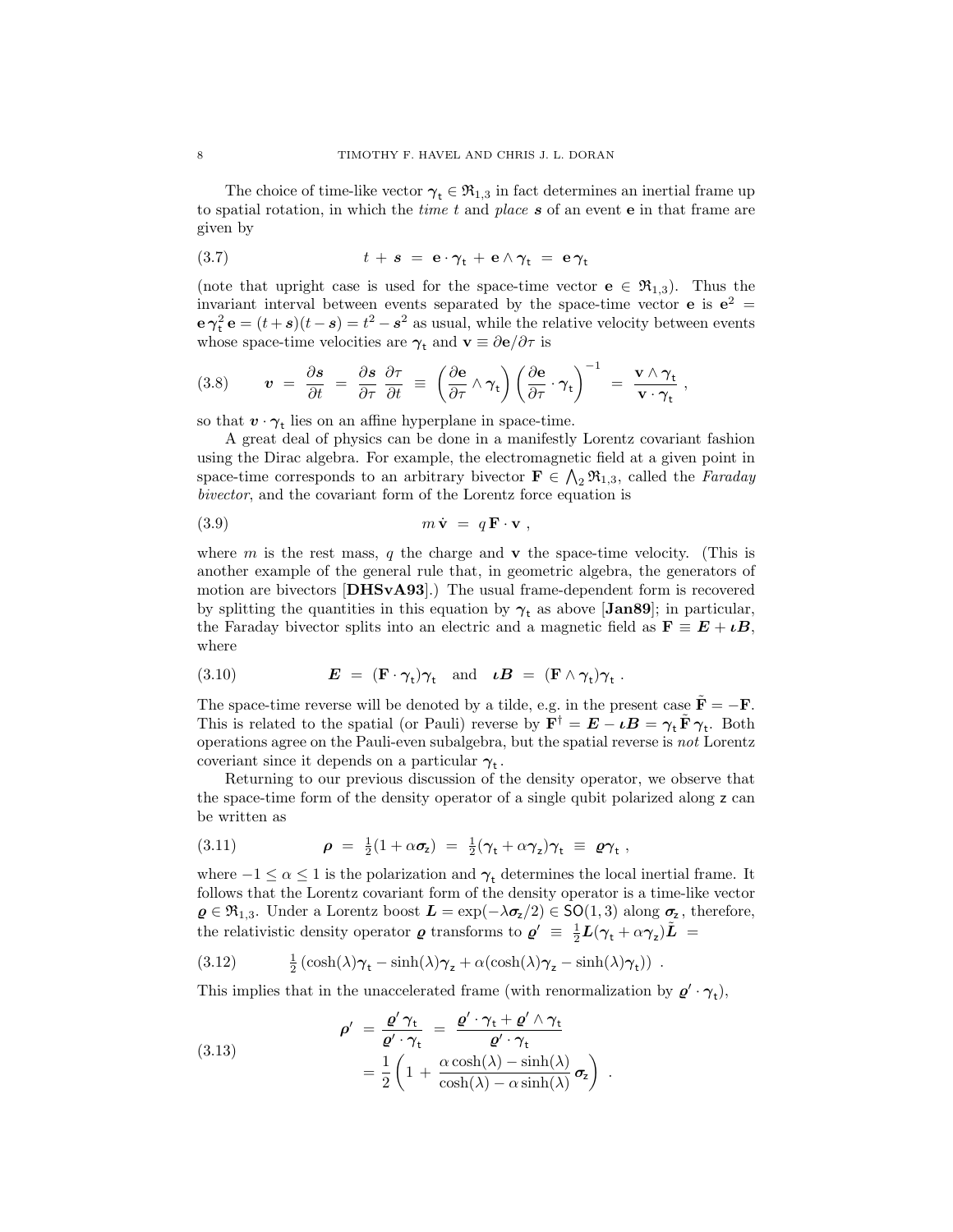It follows that the polarization itself transforms as

(3.14) 
$$
\alpha' = \frac{\alpha \cosh(\lambda) - \sinh(\lambda)}{\cosh(\lambda) - \alpha \sinh(\lambda)}.
$$

If we assume the qubit is at equilibrium with a heat bath, statistical mechanics tells us that  $\alpha = \tanh(-\beta \epsilon/2)$  where  $\beta = 1/(k_B T)$  is the inverse temperature and  $\epsilon \in \mathbb{R}$  is the energy difference between the  $|0\rangle$  and  $|1\rangle$  states [**Tol38**]. Then the addition formulae for cosh and sinh give

(3.15) 
$$
\alpha' = \tanh(-\beta \epsilon/2 - \lambda) ,
$$

so the apparent equilibrium polarization depends on velocity. These results are not to be found in the classic treatise on relativistic thermodynamics [Tol34].

We will now construct a Lorentz covariant *multiparticle theory* of qubit systems in the simplest possible way, by taking a direct sum of copies of space-time (regarded as a vector space, rather than an algebra), one for each of the  $N$  qubits, i.e.

$$
(3.16) \qquad \qquad \bigoplus_{q=1}^{N} \left\langle \gamma_{t}^{q}, \gamma_{x}^{q}, \gamma_{y}^{q}, \gamma_{z}^{q} \right\rangle
$$

and considering the associated geometric algebra  $\mathcal{G}_{N,3N}$ . Then the even subalgebras of different particle spaces  $p \neq q$  commute, since (in any given bases)

,

(3.17) 
$$
\sigma_{\mu}^{p} \sigma_{\nu}^{q} = \gamma_{\mu}^{p} (\gamma_{\nu}^{q} \gamma_{t}^{q}) \gamma_{t}^{p} = \sigma_{\nu}^{q} \sigma_{\mu}^{p}
$$

for all  $\mu, \nu \in \{x, y, z\}$ , so that the algebra generated by the even subalgebras is isomorphic to a tensor product of these algebras, written as

(3.18) 
$$
(\mathcal{G}_{1,3}^+)^{\otimes N} \approx \mathcal{G}_3^{\otimes N} \equiv (\mathcal{G}_3)^{\otimes N}.
$$

This construction of the tensor product was first used by Clifford as a means of studying the tensor products of quaternion algebras [Cli78]; van der Waerden has in fact called it a Clifford algebra of the second kind [vdW85]. As a means of justifying the tensor product of nonrelativistic quantum mechanics in terms of the underlying geometry of space-time, however, it is a much more recent development [DLG93].

A key feature of quantum mechanics, which is needed for quantum computers to be able to solve problems more efficiently than their classical counterparts, is an exponential growth in the dimension of the Hilbert space of a multi-qubit system with the number of particles involved. The complex dimension of the Hilbert space  $(f)$ <sup>⊗N</sup> of an N-qubit system is in fact  $2^N$ , and the space of operators (linear transformations) on  $(\mathfrak{H})^{\otimes N}$  therefore has *real* dimension  $2^{2N+1}$ . The above construction yields a space of "operators"  $\mathcal{G}_3^{\otimes N}$  whose real dimension also grows exponentially, but as  $2^{3N}$ . The extra degrees of freedom are due to the presence of a different unit pseudo-scalar  $\mathcal{L}^q$  in every particle space. They can easily be removed by multiplying through by an idempotent element called the *correlator*:

(3.19) 
$$
C \equiv \frac{1}{2}(1 - \iota^1 \iota^2) \frac{1}{2}(1 - \iota^1 \iota^3) \cdots \frac{1}{2}(1 - \iota^1 \iota^N)
$$

This commutes with everything in  $\mathcal{G}_3^{\otimes N}$  and satisfies  $\iota^p \iota^q C = -C$  for  $1 \leq p, q \leq N$ , so that multiplication by it homomorphically maps  $\mathcal{G}_3^{\otimes N}$  onto an ideal  $\mathcal{G}_3^{\otimes N}/\mathbf{C}$ wherein all the unit pseudo-scalars have been identified,<sup>2</sup> and which therefore has

<sup>&</sup>lt;sup>2</sup>The notation  $\mathcal{G}_3^{\otimes N}/\mathbf{C}$  is justified by the fact that the two-sided principle ideal  $\mathcal{G}_3^{\otimes N}(\mathbf{C})$ generated by C is isomorphic to the quotient algebra  $\mathcal{G}_3^{\otimes N}/\ker(C)$ , where  $\ker(C) \equiv \{g \in \mathcal{G}_3^{\otimes N} \mid$  $qC = 0$ .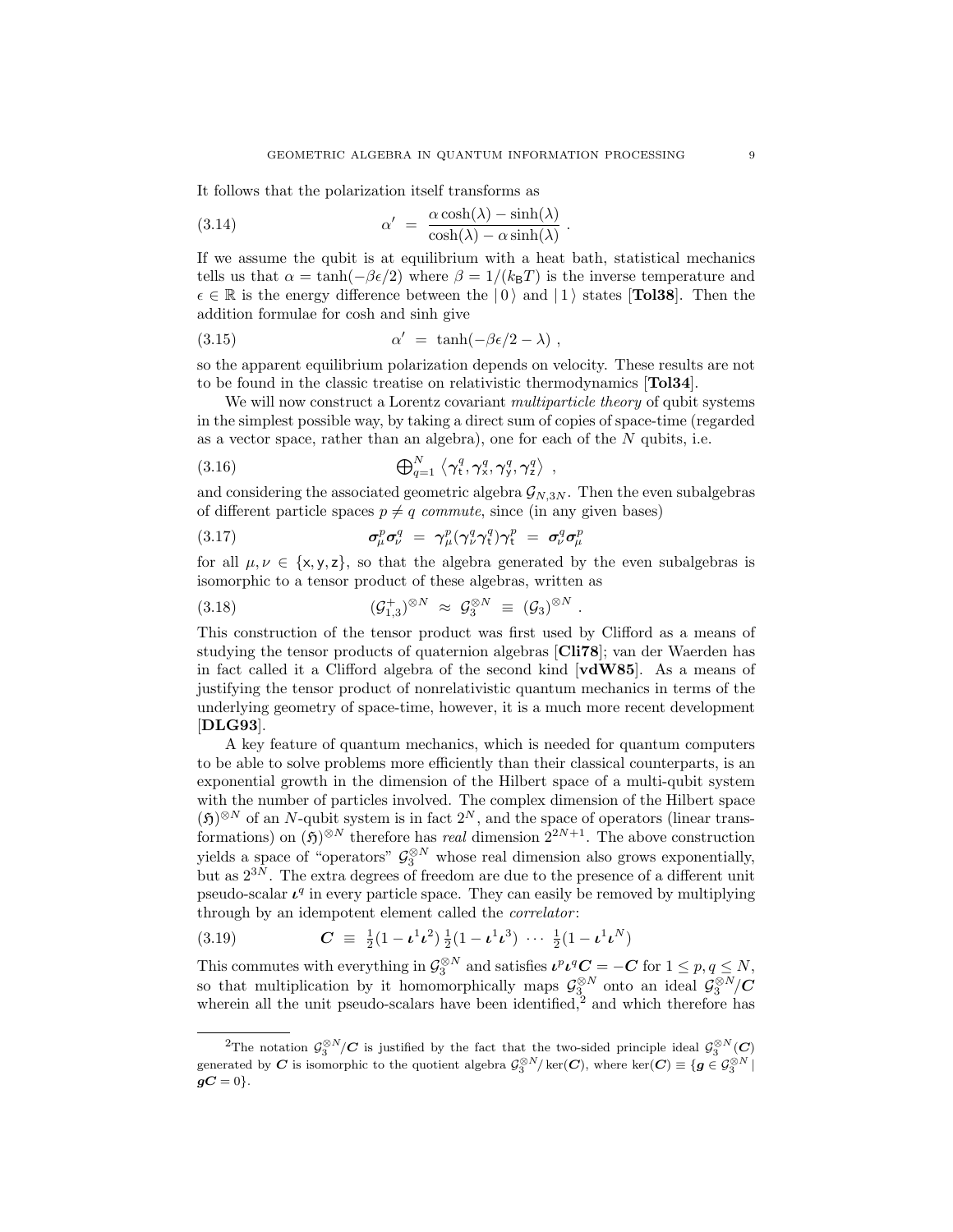the correct dimension over R. As a subalgebra, this ideal is in fact isomorphic to the algebra of  $2^N \times 2^N$  complex matrices, and hence capable of describing all the states and transformations of (ensembles of)  $N$  qubit systems. In the following, we shall generally omit  $C$  from our expressions altogether, and use a single unit imaginary  $\iota$  as in conventional quantum mechanics.

On the "even" subalgebra  $(G_3^+)^{\otimes N}$ , multiplication by the correlator turns out to be an algebra automorphism; this algebra can thus be written as

(3.20) 
$$
\left(\mathcal{G}_3^+\right)^{\otimes N} \approx \left(\mathcal{G}_3^+\right)^{\otimes N} / C \approx \left(\mathcal{G}_3^{\otimes N} / C\right)^+ \approx \mathcal{SU}(2)^{\otimes N},
$$

where the "+" refers throughout to the subalgebra generated by expressions which are invariant under inversion in the origin, and  $SU(2)^{\otimes N}$  to the algebra generated over  $\mathbb R$  by the Kronecker products of matrices in the group  $SU(2)$ . This subalgebra has real dimension  $2^{2N}$ , but is mapped onto a left-ideal of dimension  $2^{N+1}$  by right-multiplication with another idempotent which is given by the tensor product of those considered earlier, namely

(3.21) 
$$
E_{+} \equiv E_{+}^{1} E_{+}^{2} \cdots E_{+}^{N},
$$

where  $\mathbf{E}_{\pm}^q \equiv (1 \pm \sigma_2^q)/2$  for  $q = 1, ..., N$ . Henceforth, the term "even subalgebra" will refer to  $(\mathcal{G}_3^+)^{\otimes N}$  (suitably correlated) unless otherwise stated.

In terms of the usual matrix representation, right-multiplication of an element of the even subalgebra  $\underline{\Psi}$  by  $\underline{E}_+$  likewise sets all but the first column to zero, so that  $\Psi E_+$  transforms like a "spinor" in  $\mathfrak{H}^{\otimes N}$  under left-multiplication by single particle rotations  $\mathbf{R}^q \in (\mathcal{G}_3^+)^{\otimes N}$ . Unlike the single particle case, however, this one column does not uniquely determine an element of the even subalgebra  $(\mathcal{G}_3^+)^{\otimes N}/\mathbf{C}$ . What has been proposed instead [DLG93] is to use the fact that  $E_{+}$  "absorbs"  $\sigma$ 's to distribute copies of the latter across the correlator, converting it to what will here be called the *directional* correlator  $D$ , i.e.

(3.22) 
$$
\Psi CE_{+} = \Psi C \left( \left( \sigma_z^1 \right)^{N-1} \sigma_z^2 \cdots \sigma_z^N \right) E_{+} = \Psi DE_{+},
$$

where

$$
(3.23) \qquad \mathbf{D} \equiv \frac{1}{2}(1-\mathbf{L}^1\sigma_z^1\mathbf{L}^2\sigma_z^2)\frac{1}{2}(1-\mathbf{L}^1\sigma_z^1\mathbf{L}^3\sigma_z^3)\ \cdots\ \frac{1}{2}(1-\mathbf{L}^1\sigma_z^1\mathbf{L}^N\sigma_z^N)\ .
$$

It can be shown that right-multiplication by  $D$ , unlike  $C$ , reduces the dimensionality to  $2^{N+1}$ , thereby permitting the objects in this *reduced* even subalgebra  $(\mathcal{G}_3^+)^{\otimes N}/D$  to be regarded as spinors, analogous to  $\mathcal{G}_3^+$  for a single qubit. In the corresponding left-ideal,  $K \equiv \iota^1 \sigma^1_z D \leftrightarrow \cdots \leftrightarrow \iota^N \sigma^N_z D$  serves as the unit imaginary, since  $K^2 = -D$ , but is required to always operate from the *right*. Henceforth, unless otherwise mentioned, we will regard spinors  $(\mathcal{G}_3^+)^{\otimes N}/D = ((\mathcal{G}_3^+)^{\otimes N}/C)/(\mathbb{C}D)$ as a left-ideal in the  $C$ -correlated even subalgebra, drop both  $\overrightarrow{C}$  and the superscripts on the  $\iota$ 's as above, and use D as a short-hand for  $CD = DC$ .

In the case of two qubits, for example, the identifications are induced by  $\bm{D}$  are

 $\ket{00} \qquad \quad -1 \stackrel{D}{\longleftrightarrow} \iota \sigma_{\textsf{z}}^1 \iota \sigma_{\textsf{z}}^2 \qquad \quad \iota \sigma_{\textsf{z}}^1 \stackrel{D}{\longleftrightarrow} \iota \sigma_{\textsf{z}}^2$ 

$$
(3.24) \t\t\t  $\iota \sigma_y^2 \stackrel{D}{\longleftrightarrow} \iota \sigma_z^1 \iota \sigma_x^2 \quad -\iota \sigma_x^2 \stackrel{D}{\longleftrightarrow} \iota \sigma_z^1 \iota \sigma_y^2$
$$

$$
| \hspace{.06cm} 10 \hspace{.05cm} \rangle \hspace{1.4cm} \iota \sigma_{\!\scriptscriptstyle\mathsf{y}}^1 \stackrel{D}{\longleftrightarrow} \iota \sigma_{\!\scriptscriptstyle \mathsf{x}}^1 \iota \sigma_{\!\scriptscriptstyle \mathsf{z}}^2 \hspace{1.4cm} - \iota \sigma_{\!\scriptscriptstyle \mathsf{x}}^1 \stackrel{D}{\longleftrightarrow} \iota \sigma_{\!\scriptscriptstyle\mathsf{y}}^1 \iota \sigma_{\!\scriptscriptstyle\mathsf{z}}^2
$$

$$
|11\rangle - \iota \sigma_{y}^{1} \iota \sigma_{y}^{2} \stackrel{D}{\longleftrightarrow} \iota \sigma_{x}^{1} \iota \sigma_{x}^{2} \quad \iota \sigma_{x}^{1} \iota \sigma_{y}^{2} \stackrel{D}{\longleftrightarrow} \iota \sigma_{y}^{1} \iota \sigma_{x}^{2}
$$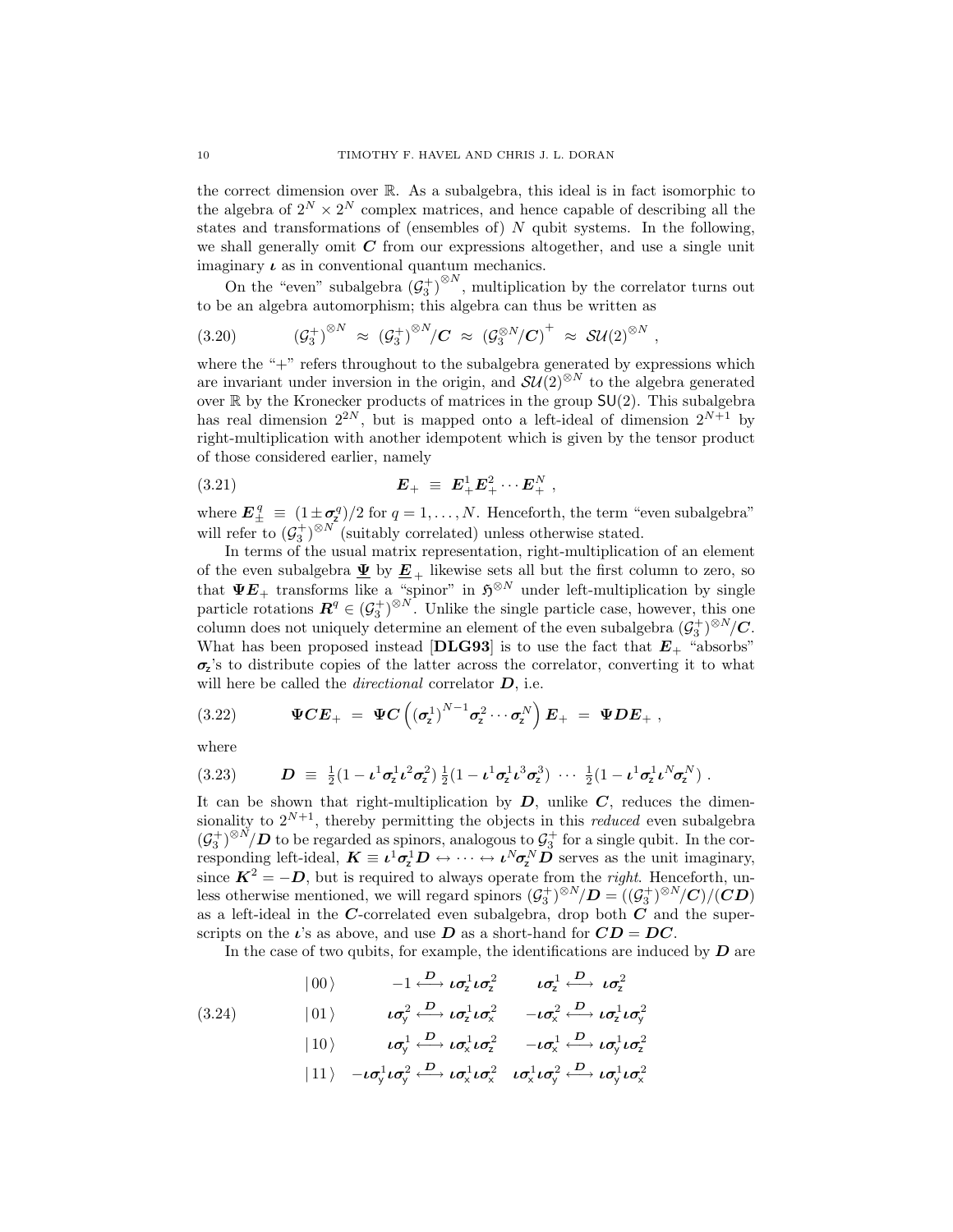(where the two columns differ by operation with  $K$ ). ¿From this it may be seen that any "spinor" in  $(\mathcal{G}_3^{\dagger})^{\otimes 2}/\mathbf{D}$  can be written as

(3.25) 
$$
\Psi = \left( (\alpha_0 + \beta_0 \mathbf{K}) - \iota \sigma_y^2 (\alpha_1 + \beta_1 \mathbf{K}) - \iota \sigma_y^1 (\alpha_2 + \beta_2 \mathbf{K}) + \iota \sigma_y^1 \iota \sigma_y^2 (\alpha_3 + \beta_3 \mathbf{K}) \right) \mathbf{D}
$$

(cf. [SLD99]). Alternatively, again using Eq. (3.24), a unit norm spinor may be factorized into a product of entities in the correlated and reduced even subalgebra, namely  $\Psi = \mathbf{R}^{\text{I}} \mathbf{S}^{\text{2}} \mathbf{T} \mathbf{P} \mathbf{D} \mathbf{C}$ , where

(3.26) 
$$
\mathbf{R}^1 \equiv e^{-\iota\phi\sigma_z^1/2} e^{-\iota\theta\sigma_y^1/2} , \qquad \mathbf{T} \equiv \cos(\varsigma/2) - \sin(\varsigma/2) \sigma_y^1 \sigma_y^2 \mathbf{K} ,
$$

$$
\mathbf{S}^2 \equiv e^{-\iota\varphi\sigma_z^2/2} e^{-\iota\vartheta\sigma_y^2/2} , \qquad \mathbf{P} \equiv e^{-\tau \mathbf{K}/2} .
$$

Thus when  $\varsigma = \pi$ , the factor T becomes

(3.27) 
$$
-\sigma_y^1 \sigma_y^2 K = (-\iota \sigma_y^1)(-\iota \sigma_y^2) K = e^{-(\pi/2)\iota \sigma_y^1} e^{-(\pi/2)\iota \sigma_y^2} K,
$$

so that the arguments of the exponentials involving  $\iota \sigma_y^1$  and  $\iota \sigma_y^2$  in the first two factors are shifted by  $\pi/2$  while the total phase is shifted by  $\tau = \pi$ . It follows that  $T$  rotates the first two factors in the planes defined by their conjugate spinors  $[-r_2^*; r_1^*], [-s_2^*; s_1^*].$  Thus on right-multiplying by  $E_+$  and expanding in the usual basis, we obtain (up to an overall phase)

$$
\underline{\Psi} = \cos(\frac{\varsigma}{2}) e^{i\tau/2} \begin{bmatrix} \cos(\frac{\theta}{2}) e^{i\phi/2} \\ \sin(\frac{\theta}{2}) e^{-i\phi/2} \end{bmatrix} \otimes \begin{bmatrix} \cos(\frac{\vartheta}{2}) e^{i\varphi/2} \\ \sin(\frac{\vartheta}{2}) e^{-i\varphi/2} \end{bmatrix} +
$$
  

$$
(\frac{\varsigma}{2}) e^{-i\tau/2} \begin{bmatrix} \sin(\frac{\theta}{2}) e^{i\phi/2} \\ -\cos(\frac{\theta}{2}) e^{-i\phi/2} \end{bmatrix} \otimes \begin{bmatrix} \sin(\frac{\vartheta}{2}) e^{i\varphi/2} \\ -\cos(\frac{\vartheta}{2}) e^{-i\varphi/2} \end{bmatrix}
$$

This is known as the *Schmidt decomposition* [**EK95**]. It is useful in studying the entanglement of bipartite quantum systems, which (in conventional terms) means that  $|\psi\rangle \in \mathfrak{H}^{\otimes 2}$  cannot be written as a product  $|\psi^1\rangle \otimes |\psi^2\rangle \equiv |\psi^1\rangle |\psi^2\rangle \equiv |\psi^1\psi^2\rangle$ for any one-particle spinors  $|\psi^1\rangle, |\psi^2\rangle \in \mathfrak{H}$ . In fact it is just the singular value decomposition in disguise, since (for example) on arranging the entries of a twoqubit spinor  $|\psi\rangle = [\psi_1; \cdots; \psi_4]$  in a  $2 \times 2$  matrix, we can write

$$
(3.29) \qquad \mathbf{\underline{\Psi}} \equiv \begin{bmatrix} \psi_1 & \psi_3 \\ \psi_2 & \psi_4 \end{bmatrix} = \mathbf{\underline{U}} \mathbf{\underline{V}} \mathbf{\underline{W}}^{\dagger} = \mathbf{\underline{u}}^1 v^{11} (\mathbf{\underline{w}}^1)^{\dagger} + \mathbf{\underline{u}}^2 v^{22} (\mathbf{\underline{w}}^2)^{\dagger} ,
$$

where V is a  $2 \times 2$  diagonal matrix containing the singular values  $v^{11} \ge v^{22} \ge 0$  and  $\underline{U}, \underline{W}$  are unitary matrices with columns  $\underline{u}^k, \underline{w}^k$ , respectively. Since the entries of the dyadic products  $\mathbf{u}^1(\mathbf{w}^1)^{\dagger}$ ,  $\mathbf{u}^2(\mathbf{w}^2)^{\dagger}$  are exactly the same as the Kronecker matrix products  $\underline{\mathbf{u}}^1 \otimes \underline{\mathbf{w}}^1$ ,  $\underline{\mathbf{u}}^2 \otimes \underline{\mathbf{w}}^2$ , the equivalence with Eq. (3.28) follows with  $v^{11} \equiv \cos(\frac{\varsigma}{2}), v^{22} \equiv \sin(\frac{\varsigma}{2}),$  and the Kronecker products of the columns of  $U$ and  $W$  identified with conjugate pairs of single qubit spinors whose relative phases are given by  $\exp(\pm i\tau/2)$ .

Clearly a two-qubit spinor is unentangled if and only if  $v^{11} = 1$ , which is equivalent to  $\zeta = 0$  or  $T = 1$ . Thus T describes the entanglement of the qubits, and is accordingly called the tangler. The geometric algebra approach clearly provides deeper insight into the structure of entanglement than does one based on mechanical matrix algebra. In particular, the fact that  $\Psi\Psi$  is even and reversion-symmetric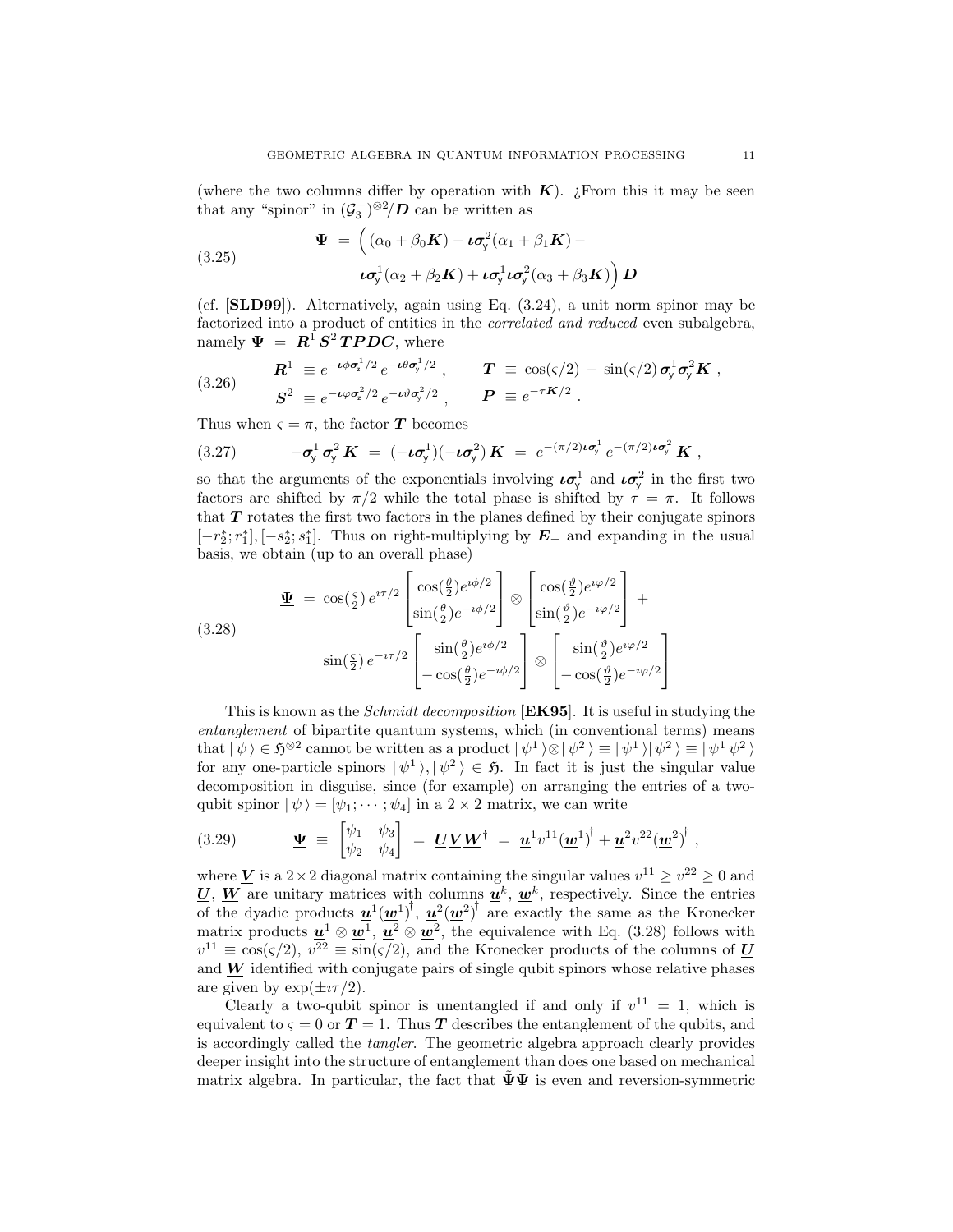in the Dirac as well as the Pauli algebra implies that it is the sum of a scalar and a four-vector in the two-particle Dirac algebra  $\mathcal{G}_{2,6}$ . Since Lorentz transformations of the spinors cancel, this entity is in fact a Lorentz invariant, and dividing out the total phase P as  $P(\Psi\Psi)P$  yields the square of the tangler directly. The availability of such powerful methods of manipulating entities in the multiparticle Dirac algebra promises to be useful in finding analogs of the Schmidt decomposition for three or more qubits.

# 4. Quantum Operations on Density Operators

Quantum computers operate on information stored in the states of quantum systems. The systems are usually assumed to be arrays of distinguishable qubits (two-state subsystems), whose basis states  $|0\rangle$  and  $|1\rangle$  correspond to the binary digits 0 and 1, respectively, while the operations are usually taken to be unitary. General unitary transformations of the qubits are built up from simpler ones that affect only a few qubits at a time, which are called quantum logic gates. The representation of these gates in suitable products of Clifford algebras has been described in Refs. [SCH98, Vla01]. The goal here will be to show how gates act upon spinors in the even subalgebra, and how they can be extended to a wider class of nonunitary quantum operations on density operators.

Given the isomorphism between the algebra of  $2^N \times 2^N$  matrices over  $\mathbb C$  and  $\mathcal{G}_3^{\otimes N}/\mathbf{C}$  relative to a choice of basis in each particle space, it is straightforward to interpret matrices in the former as geometric entities in the latter. A matrix  $\underline{U} \in U(2^N)$ , however, does not generally correspond to an entity U in the even sub- $\overline{\text{algebra}}\,\,(\mathcal{G}_3^+)^{\otimes N}/\mathbf{C}$ , so that  $\mathbf{U}\breve{\mathbf{\Psi}} \not\in (\mathcal{G}_3^+)^{\otimes N}/\mathbf{D}$  for a general spinor  $\mathbf{\Psi} \in (\mathcal{G}_3^+)^{\otimes N}/\mathbf{D}$ . Nevertheless, letting  $E_{-} \equiv \prod_{q} E_{-}^{q}$  be the idempotent "opposite" to  $E_{+}$ , and noting that this satisfies  $E_+E_-=0$ , the product of  $U\Psi$  with  $E_+$  may be written as

(4.1) 
$$
U\Psi E_{+} = (U\Psi E_{+} + \hat{U}\Psi E_{-})E_{+} = 2 \langle U\Psi E_{+} \rangle_{+} E_{+} ,
$$

where the "hat" on  $\hat{U}$  denotes its image under inversion in the origin (so that  $\hat{E}_+ = E_-$ ), and hence  $\langle \rangle_+$  is a projection onto the even subalgebra. Because  $(\mathcal{G}_3^+)^{\otimes N}/\mathbb{C}$  and  $\mathsf{U}(2^N)$  are both  $(2^{2N})$ -dimensional, nothing is lost in this projection! Thus we can drop the right-factor of  $E_{+}$  as usual, and define the action of U on  $\Psi \in (\mathcal{G}_3^+)^{\otimes N}/D$  as

(4.2) 
$$
\boldsymbol{U} \circ \boldsymbol{\Psi} \equiv 2 \left\langle \boldsymbol{U} \boldsymbol{\Psi} \boldsymbol{E}_+ \right\rangle_+ .
$$

More generally, the usual action of the Pauli matrices on spinors corresponds to the following action of the basis vectors on the reduced even subalgebra [DLG93]:

(4.3) 
$$
\sigma_{\mu} \circ \Psi \equiv \sigma_{\mu} \Psi \sigma_{z} , \quad \iota \circ \Psi \equiv \iota \Psi \sigma_{z}
$$

The simplest logic gate is the NOT of a single qubit, which operates on the computational basis as follows:

(4.4) 
$$
\mathbf{N} |0\rangle = |1\rangle \leftrightarrow -\iota \sigma_{y}, \quad \mathbf{N} |1\rangle = |0\rangle \leftrightarrow 1
$$

Thus it might appear reasonable to represent the NOT by  $N \equiv \iota \sigma_y \in SU(2)$ , but when  $\iota \sigma_y$  is applied a superposition  $(1 - \iota \sigma_y)/\sqrt{2} \leftrightarrow (0 + 1)/\sqrt{2}$ , we get  $(1 +$  $(\iota \sigma_y)/\sqrt{2} \leftrightarrow (|0\rangle - |1\rangle)/\sqrt{2}$  instead of  $(|0\rangle + |1\rangle)/\sqrt{2}$  again. For a single qubit this difference is just an overall rotation by  $\pi$  about  $\sigma_z$ , but a second qubit can be affected by this phase difference between the first qubit's states. Therefore the correct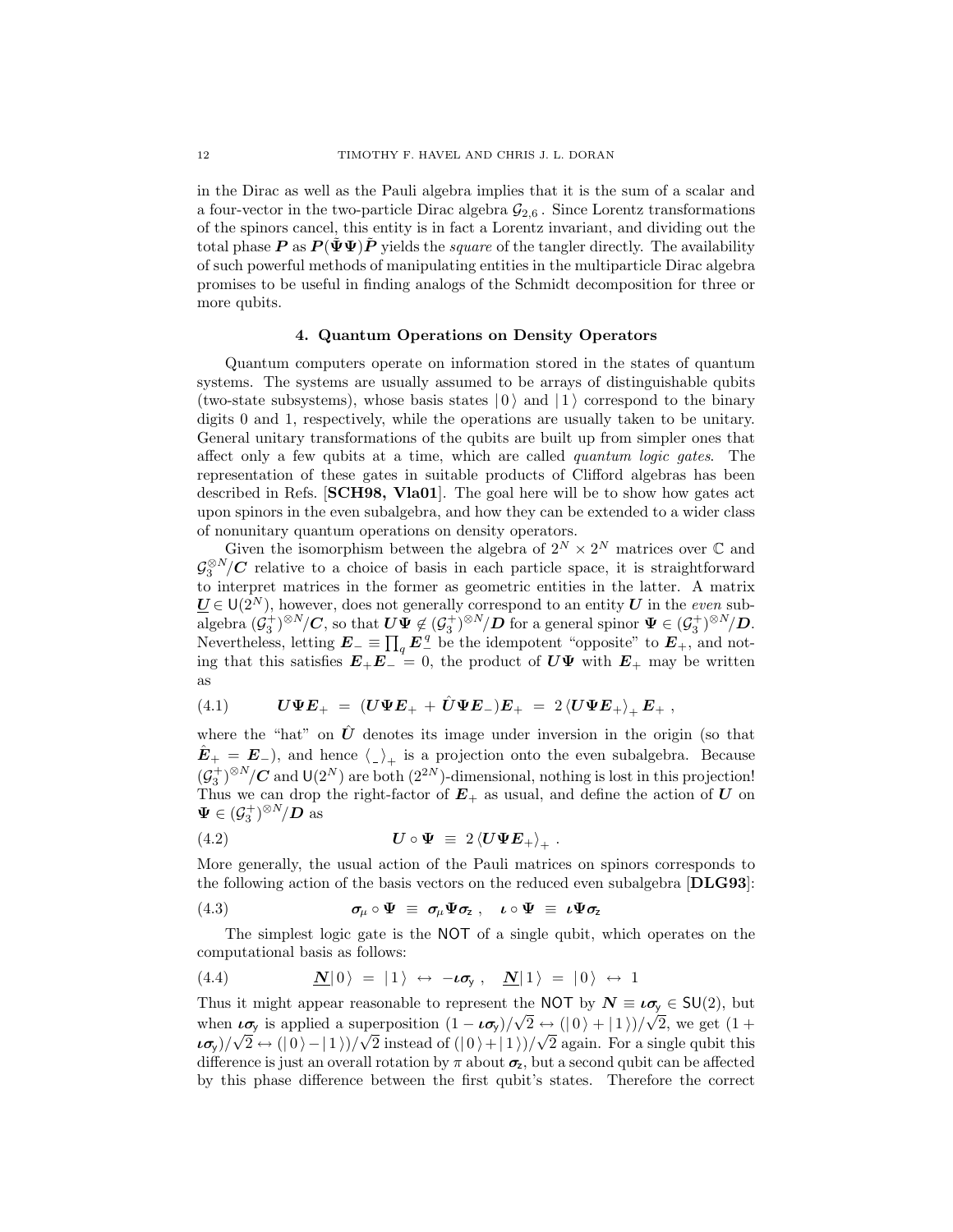representation of the NOT gate in  $SU(2)$  is actually  $N = \pm i\sigma_{\rm x}$ , which preserves this superposition up to an irrelevant overall phase shift:  $i\sigma_x(|0\rangle + |1\rangle)/\sqrt{2} \leftrightarrow$ 

(4.5)  
\n
$$
(\iota \sigma_x) \circ (1 - \iota \sigma_y) / \sqrt{2} = \iota \circ \sigma_x \circ (1 - \iota \sigma_y) / \sqrt{2}
$$
\n
$$
= \iota \circ (\sigma_x (1 - \iota \sigma_y) \sigma_z / \sqrt{2}) = \iota \circ (-\iota \sigma_y + 1) / \sqrt{2}
$$
\n
$$
= (-\iota \sigma_y + 1) \iota \sigma_z / \sqrt{2} \leftrightarrow -\iota(|0\rangle + |1\rangle) / \sqrt{2}
$$

More interesting logical operations on the qubits must be able to transform the state of one conditional on that of another. The usual way in which this is done is via the c-NOT or *controlled-NOT* gate. As a matrix in  $SU(4)$ , this is represented in the computational basis by

(4.6) 
$$
\underline{\mathbf{N}}^{2|1} \equiv \sqrt{i} \begin{bmatrix} 1 & 0 & 0 & 0 \\ 0 & 1 & 0 & 0 \\ 0 & 0 & 0 & 1 \\ 0 & 0 & 1 & 0 \end{bmatrix},
$$

which makes it clear that this operation NOT's the second qubit whenever the first is 1. The corresponding operator in geometric algebra is √

(4.7) 
$$
N^{2|1} \equiv (1 + \iota \sigma_2^1)/\sqrt{2} \left( E_+^1 + E_-^1 \iota \sigma_\times^2 \right) .
$$

This may also be written in exponential form as

(4.8) 
$$
e^{\iota \pi \sigma_z^1/4} e^{\iota \pi E_{-}^1 \sigma_x^2/2} = e^{-\iota \pi (E_{-}^1 (1 - \sigma_x^2)/2 - 1/4)}
$$

Physical implementations of this operation by e.g. NMR typically expand the exponential into a product of relatively simple commuting factors which can be performed sequentially [HSTC00].

.

Note that since  $(1 - \sigma_{\rm x}^2)/2$  is also an idempotent,  $N^{2|1}$  differs from  $N^{1|2}$  by a swap of the x and z axes for both qubits. This self-inverse operation, called the Hadamard transform H, is simply a rotation by  $\pi$  about the  $(\sigma_{\mathsf{x}} + \sigma_{\mathsf{z}})/\sqrt{2}$  axis. Sandwiching  $N^{2|1}$  by Hadamards  $H^2 = \iota(\sigma_x^2 + \sigma_z^2)/$ √ 2 to just the second qubit gives

(4.9) 
$$
\mathbf{H}^2 \mathbf{N}^{2|1} \mathbf{H}^2 = e^{-\iota \pi (\mathbf{E}^1_{-} \mathbf{H}^2 (1 - \sigma_x^2) \mathbf{H}^2 / 2 - 1/4)} = e^{-\iota \pi (\mathbf{E}^1_{-} \mathbf{E}^2_{-} - 1/4)},
$$

so the c-NOT can also be viewed as a rotated phase shift of the state  $|11\rangle$  by  $\pi$ . The Hadamard gate has the important feature of transforming basis states into superpositions thereof; indeed, as an element of the even subalgebra, it actually represents the spinor of a uniform superposition directly:

(4.10) 
$$
\mathbf{H}|0\rangle = i(|0\rangle + |1\rangle)/\sqrt{2} \leftrightarrow (\iota \sigma_z + \iota \sigma_x)/\sqrt{2} \mathbf{D}
$$

$$
\mathbf{H}|1\rangle = i(|0\rangle - |1\rangle)/\sqrt{2} \leftrightarrow (\iota \sigma_z - \iota \sigma_x)/\sqrt{2} \mathbf{D}
$$

Thus, by using the relations (4.3), we can show that applying a Hadamard to one of two qubits in the state  $|11\rangle$  followed by a c-NOT gate to the other yields the entangled singlet state:  $N^{2|1}H^1|11\rangle \leftrightarrow$ 

$$
\frac{1}{2}\left((1+\iota)\mathbf{E}_{+}^{1}+(1-\iota)\mathbf{E}_{-}^{1}\mathbf{L}\boldsymbol{\sigma}_{x}^{2}\right)\circ\left((\iota\boldsymbol{\sigma}_{z}^{1}-\iota\boldsymbol{\sigma}_{x}^{1})(-\iota\boldsymbol{\sigma}_{y}^{2})\right)
$$
\n
$$
(4.11) \quad =\frac{1}{2}\left(\left((1+\iota)\circ(\iota\boldsymbol{\sigma}_{z}^{1})\right)(-\iota\boldsymbol{\sigma}_{y}^{2})+\left((1-\iota)\circ(-\iota\boldsymbol{\sigma}_{x}^{1})\right)\left((\iota\boldsymbol{\sigma}_{x}^{2})\circ(-\iota\boldsymbol{\sigma}_{y}^{2})\right)\right)
$$
\n
$$
=\frac{1}{2}(1-\iota\boldsymbol{\sigma}_{z}^{1})\iota\boldsymbol{\sigma}_{y}^{2}-\frac{1}{2}(\iota\boldsymbol{\sigma}_{x}^{1}-\iota\boldsymbol{\sigma}_{y}^{1})\iota\boldsymbol{\sigma}_{z}^{2}\stackrel{D}{\longleftrightarrow}\frac{\iota}{2}(\boldsymbol{\sigma}_{y}^{2}+\boldsymbol{\sigma}_{x}^{2}-\boldsymbol{\sigma}_{y}^{1}-\boldsymbol{\sigma}_{x}^{1})
$$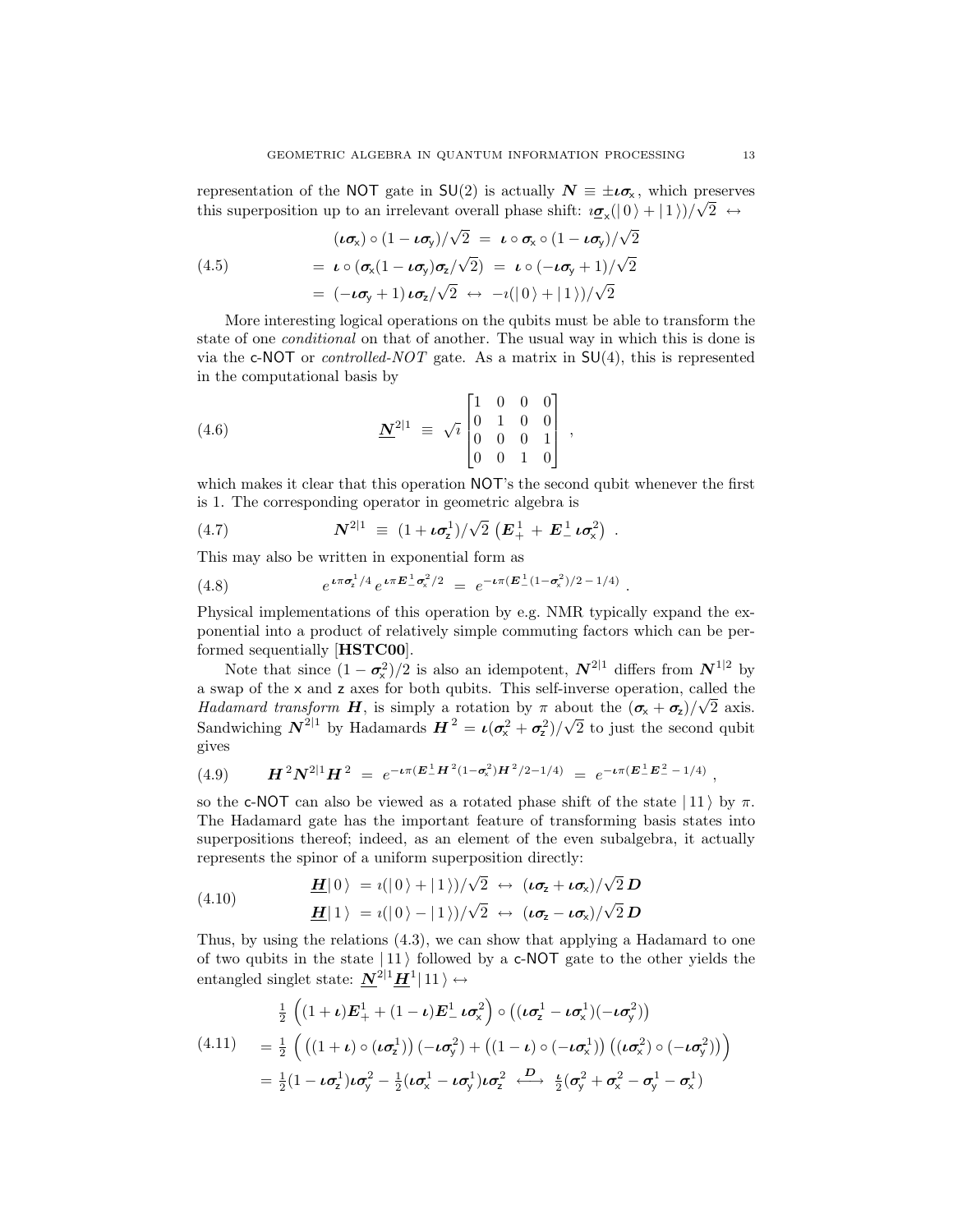$\leftrightarrow \sqrt{-i} (|10\rangle - |01\rangle)/$  $\overline{2} \equiv \sqrt{-i} |\psi_{-}\rangle$ . "Quantum" gates like **H** are not, of course, found in conventional boolean logic, and are an essential component of all quantum algorithms that are more efficient than their classical counterparts [EJ98, CEMM98]. Indeed, the c-NOT gate together with general single qubit rotations are known to generate  $SU(2^N)$ , and hence are *universal* for quantum logic  $[BBC+95]$ .

It turns out that unitary transformations are not the most general sort of operation that can be applied to a quantum system. Most such quantum operations, however, produce a statistical outcome, and the ensemble of possible outcomes must be described by a density operator. The previous definition  $(Eq. (2.20))$  of the density operator of an ensemble of identical and noninteracting qubits may be extended to an ensemble of multi-qubit systems as follows:

(4.12) 
$$
\underline{\rho} \equiv \overline{|\psi\rangle\langle\psi|} \leftrightarrow \rho \equiv \overline{(\Psi D)E_+(\Psi D)^\sim} = \overline{\Psi E_+\tilde{\Psi} C}
$$

Suppressing the correlator  $C$  as usual,  $\rho$  may also be expressed in diagonal form as

(4.13) 
$$
\rho = R\left(\sum_{k=0}^{2^N} \rho_k E_{(k)}\right) R^{\dagger} = \sum_{k=0}^{2^N} \rho_k r_k r_k^{\dagger}.
$$

where  $\mathbf{R} \in \mathcal{G}_3^{\otimes N}/\mathbf{C}$  corresponds to a unitary matrix  $\underline{\mathbf{R}} \in \mathsf{U}(2^N)$  (in the usual  $\sigma_z$ coordinate system), and  $0 \leq \rho_k \leq 1$  are the eigenvalues of  $\rho$ . The idempotents  $\boldsymbol{E}_{(k)}$  are given by  $\prod_{q} \boldsymbol{E}_{\epsilon_i^q}^q$  $\epsilon_k^q \leftrightarrow |\chi_k^1 \cdots \chi_k^N\rangle \langle \chi_k^1 \cdots \chi_k^N|$ , where  $\epsilon_k^q \equiv 1 - 2\chi_k^q$  with  $\chi_k^q$ equal to the q-th bit in the binary expansion of  $k \in \{0, \ldots, 2^N - 1\}$ . It follows that  $|\rho_k\rangle \leftrightarrow r_k \equiv \mathbf{RE}_{(k)}$  for  $\rho_k > 0$  are the spinors of the (unique, if  $\rho_k \neq \rho_\ell \ \forall k \neq l$ ) minimal ensemble that realizes  $\rho$ , which therefore describes a pure state if and only if it has rank 1 as an operator.

Note that by Eq. (4.2), the density operator transforms under unitary operations as

.

(4.14) 
$$
\rho \mapsto \overline{(U \circ \Psi)E_+(U \circ \Psi)}^{\sim} = U \overline{\Psi E_+ \widetilde{\Psi}} U^{\dagger} = U \rho U^{\dagger}
$$

Similarly, the ensemble-average expectation value of any observable  $O = O^{\dagger}$   $\in$  $\mathcal{G}_3^{\otimes N}/\overline{C}$  is

$$
(4.15) \quad \overline{\langle \psi | \mathcal{Q} | \psi \rangle} \leftrightarrow 2^N \overline{\langle \mathbf{E}_+ \tilde{\mathbf{\Psi}} \mathbf{O} \mathbf{\Psi} \mathbf{E}_+ \rangle}_0 = 2^N \langle \mathbf{O} \overline{\mathbf{\Psi}} \mathbf{E}_+ \tilde{\mathbf{\Psi}} \rangle_0 \equiv 2^N \langle \mathbf{O} \rho \rangle_0 ,
$$

just as shown in Eq. (2.17) for single qubit ensembles. In contrast to the case of a single qubit, however, the geometric interpretation of these observables is not straightforward. While one can certainly express  $\rho$  as a finite ensemble average  $\sum_k p_k \Psi_k E_+ \tilde{\Psi}_k$  (where the  $p_k > 0$  are probabilities with  $\sum_k p_k = 1$ ), this decomposition is highly nonunique. The minimal ensemble obtained by diagonalization, on the other hand, will generally include entangled spinors  $r_k$ , for which the expectation value  $\langle \overset{\cdot}{O} r_k^{} r_k^{\dagger}$  $\binom{1}{k}_0$  cannot be expressed as a product of inner products of  $\mathbf{0} \in \mathbf{C}^T$  is  $k \neq 0$  cannot be expressed as a product of linear products of the factors of  $\mathbf{O} = \mathbf{O}^1 \cdots \mathbf{O}^N$  with the polarization vectors of the individual qubits (indeed, O itself need not be factorizable!).

The best one can do is to expand  $\rho$  in the *product operator* basis consisting of all  $2^{2N}$  products of the basis vectors  $\sigma_{\mu}^q$ , i.e.

(4.16) 
$$
\rho = \sum_{\mu^1,\dots,\mu^N \in \{0,\mathbf{x},\mathbf{y},\mathbf{z}\}} \rho_{\mu^1\dots\mu^N} \sigma_{\mu^1}^1 \cdots \sigma_{\mu^N}^N,
$$

where  $\rho_{\mu^1\cdots\mu^N}\in\mathbb{R}$  and  $\sigma_0^q\equiv 1$  for notational convenience. The utility of this basis is most simply demonstrated via a concrete example, namely NMR spectroscopy. Here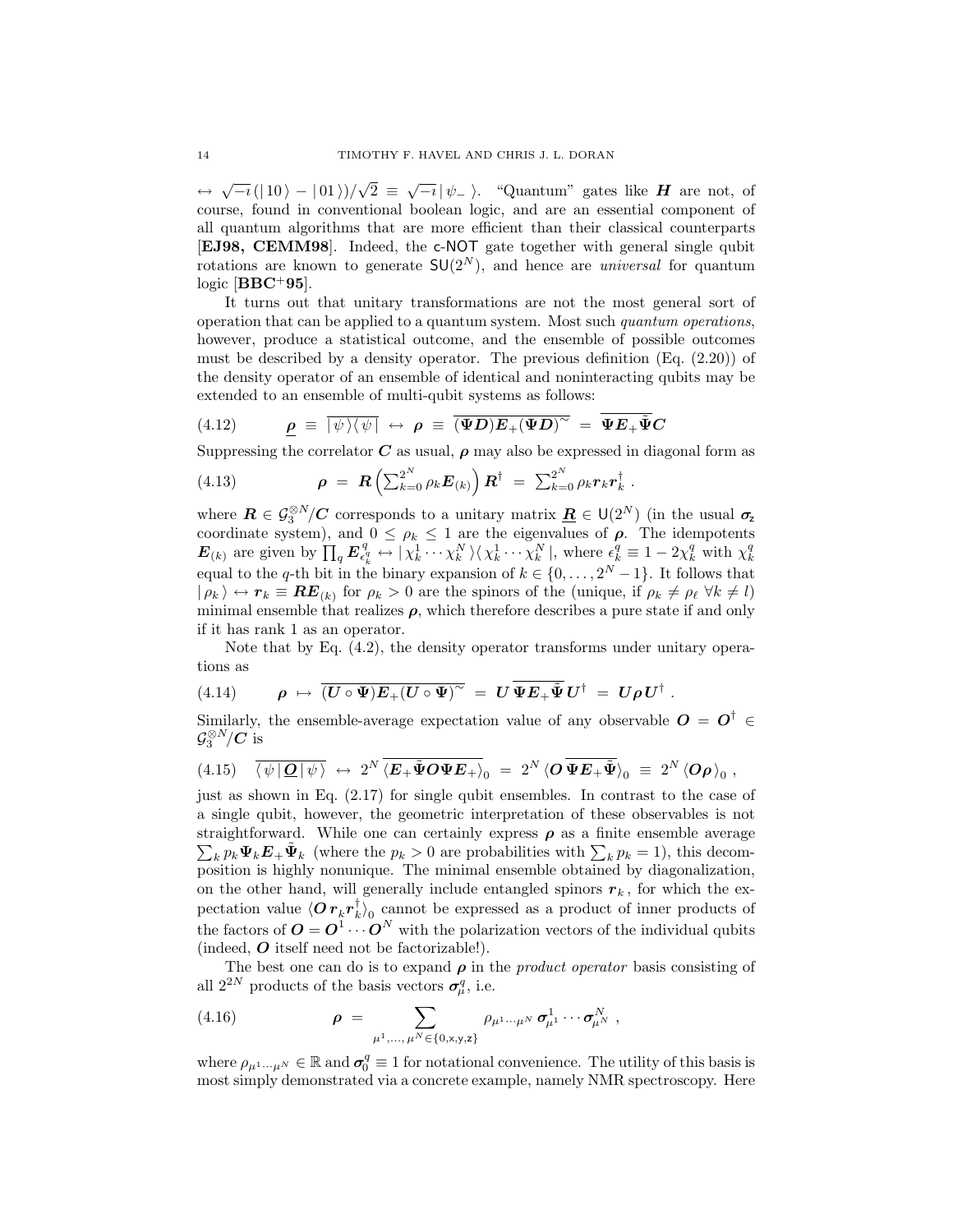one is given a liquid sample consisting of identical molecules whose nuclear spins are chemically distinguishable, and hence constitutes an ensemble of multi-qubit systems (see [CPH98, HCST00, HSTC00] and references therein). The energy of interaction between the spins and an external magnetic field along z is given by an observable called the Zeeman Hamiltonian,  $\mathbf{Z} \equiv (\omega^1 \sigma_1^1 + \cdots + \omega^N \sigma_2^N)/2$ , where  $\omega^q$ is the energy difference between the  $|0\rangle$  and  $|1\rangle$  states of the q-th spin in the field. In thermal equilibrium at room temperatures, the polarization of the spins relative to the strongest available fields is typically  $\alpha \sim 10^{-6}$ , and the density operator of the ensemble is essentially  $\rho_{eq} = 2^{-N} (1 + \alpha (\sigma_z^1 + \cdots + \sigma_z^N))$ . Via a suitable pulse of radio-frequency radiation, this may be rotated to  $\rho'_{eq} \equiv 2^{-N} (1 + \alpha (\sigma_x^1 + \cdots + \sigma_x^N)),$ which evolves under the interaction with the field as

(4.17) 
$$
e^{-\iota \mathbf{Z}t} \rho'_{\mathsf{eq}} e^{\iota \mathbf{Z}t} = 2^{-N} \left( 1 + \alpha (\cos(\omega^1 t) \sigma_x^1 - \sin(\omega^1 t) \sigma_y^1 + \cdots + \cos(\omega^N t) \sigma_x^N - \sin(\omega^N t) \sigma_y^N \right) .
$$

Thus on measuring the total magnetization  $M_{\rm x}$  along the x axis,  $\mathbf{O} \equiv \gamma(\sigma_{\rm x}^1 + \sigma_{\rm y}^2)$  $\cdots + \sigma_{\mathsf{x}}^N$ ) (where  $\gamma$  is the nuclear gyromagnetic ratio), one obtains the sum of the projections of the rotating magnetization vectors of the spins along the x-axis, i.e.

(4.18) 
$$
M_{\mathsf{x}}(t) = \alpha \gamma (\cos(\omega^1 t) + \cdots + \cos(\omega^N t)),
$$

whose Fourier transform reveals the contribution from each spin. The way in which the factors of product operators transform like vectors under rotations accounts in large part for the computational utility of the product operator basis. Of course, unless it is a natural part of the problem at hand (as in NMR), one is better off not chosing a basis at all!

A stochastic quantum operation is a linear transformation of the density operator that may be written in operator sum form as [Kra83]

,

(4.19) 
$$
\rho \mapsto \Omega(\rho) \equiv \sum_k Q_k \rho Q_k^{\dagger}
$$

where the Kraus operators  $Q_k \in \mathcal{G}_3^{\otimes N}/\mathbf{C}$  satisfy  $\sum_k \mathbf{Q}_k^{\dagger} \mathbf{Q}_k = 1$ . The term "stochastic" here<sup>3</sup> refers to the fact that such an operation preserves the scalar part of  $\rho$ , since

$$
(4.20) \t \langle \Omega(\boldsymbol{\rho}) \rangle_0 = \sum_k \left\langle \boldsymbol{Q}_k \, \boldsymbol{\rho} \, \boldsymbol{Q}_k^{\dagger} \right\rangle_0 = \left\langle \boldsymbol{\rho} \sum_k \boldsymbol{Q}_k^{\dagger} \boldsymbol{Q}_k \right\rangle_0 = 2^{-N}.
$$

It is also easily seen that such quantum operations are *positive*, in that they preserve the positive-definiteness of  $\rho$ ; in fact, these operations have a yet stronger property known as *complete positivity*, meaning that if the qubits to which  $\Omega$  applies are embedded in a larger system, then applying  $\Omega$  to just those qubits preserves the positive-definiteness of the larger system's density operator. That this is a nontrivial extension of positivity is shown by the two-qubit "partial transpose" operator  $\Omega^1_T$ , which carries  $\sigma_{y}^{1} \mapsto -\sigma_{y}^{1}$  but leaves all the other operator factors unchanged; this is clearly positive on density operators not involving the second qubit, but acts on the density operator of the singlet state  $(Eq. (4.11))$  as

$$
\psi_{-} \equiv \frac{1}{4} (\sigma_{x}^{1} + \sigma_{y}^{1} - \sigma_{x}^{2} - \sigma_{y}^{2}) E_{+}^{1} E_{+}^{2} (\sigma_{x}^{1} + \sigma_{y}^{1} - \sigma_{x}^{2} - \sigma_{y}^{2})
$$
\n
$$
= \frac{1}{4} (1 - \sigma_{x}^{1} \sigma_{x}^{2} - \sigma_{y}^{1} \sigma_{y}^{2} - \sigma_{z}^{1} \sigma_{z}^{2})
$$
\n
$$
\mapsto \Omega_{T}^{1} (\psi_{-}) = \frac{1}{4} (1 - \sigma_{x}^{1} \sigma_{x}^{2} + \sigma_{y}^{1} \sigma_{y}^{2} - \sigma_{z}^{1} \sigma_{z}^{2}),
$$

<sup>3</sup>We prefer to avoid the more common but clumsy and matrix-bound term "trace-preserving".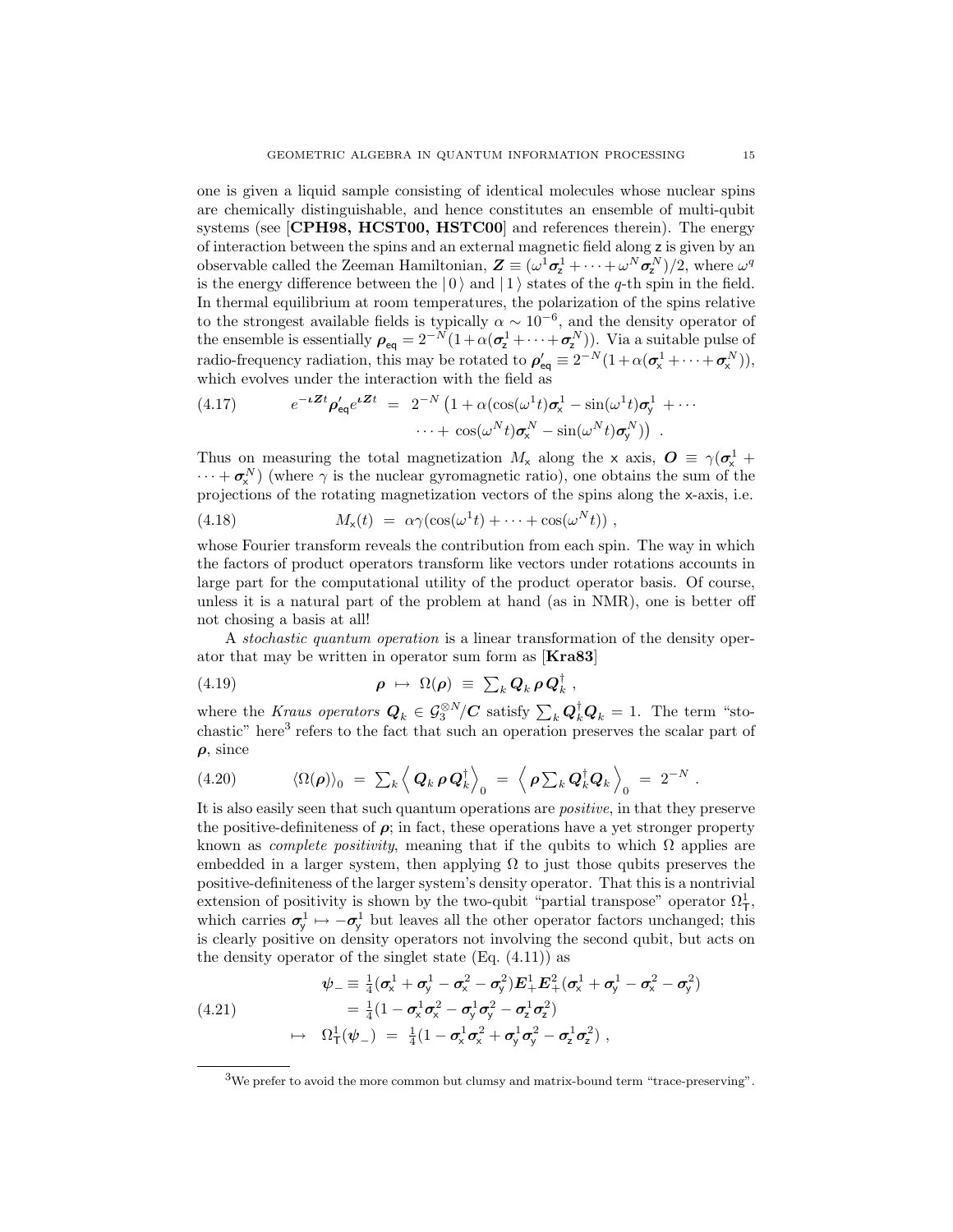which has eigenvalues  $[1/2, 1/2, 1/2, -1/2]$ .

A quantum operation  $\Omega$  is called *unital* if it preserves the identity itself, i.e.  $\Omega(1) = 1$ , or equivalently,  $\sum_{k} Q_{k} Q_{k}^{\dagger} = 1$ . Perhaps the most important example of a stochastic unital operation is found in the *contraction*<sup>4</sup> by a single qubit  $q \in$  $\{1, \ldots, N\}$ , which may be written in operator sum form as [SCH98]:

(4.22) 
$$
2 \langle \rho \rangle^{q} \equiv E_{+}^{q} \rho E_{+}^{q} + E_{-}^{q} \rho E_{-}^{q} + \sigma_{x}^{q} (E_{+}^{q} \rho E_{+}^{q} + E_{-}^{q} \rho E_{-}^{q}) \sigma_{x}^{q}
$$

This may also be expressed by dropping all terms in the product operator expansion of  $\rho$  depending on q, and multiplying the remaining terms by a factor of 2. Note that, while  $\langle \rangle^q$  is stochastic and unital, this factor means that the contraction itself is neither. The factor is nevertheless required if the result is to be interpreted as a density operator for the remaining qubits, since the contraction by the second qubit of the above singlet state is  $\langle \psi_- \rangle^2 = 1/4$  (not 1/2).

This example also illustrates an important way in which general quantum operations are realized in practice, despite the fact that the universe as a whole evolves unitarily. As shown previously, the superposition state with spinor  $\Psi^1$  =  $(1 - \iota \sigma_y^1)/\sqrt{2}$  is converted into the singlet state with density operator  $\psi$ <sub>-</sub> by letting it interact with a second qubit so as to effect the c-NOT operation  $N^{2|1}$ . The contraction then corresponds to "discarding" the second qubit (i.e. ensuring that it does not further interact with the first and hence can be ignored), which yields the density operator  $1/2$  of the totally mixed state for the first qubit. Since the basis states  $E_{+}^{1}$  are unaffected by  $N^{2|1}$ , the net quantum operation on the first qubit corresponds to what is known in quantum communications theory as the phase damping channel

(4.23) 
$$
\rho \mapsto (1-p)\rho + pE_+\rho E_+ + pE_-\rho E_-
$$

with damping parameter  $p = 1$ . Phase damping is also known as  $T_2$  relaxation in NMR, and as decoherence in quantum information processing; it is widely believed to be the dominant mechanism by which classical statistical mechanics arises from the underlying unitary dynamics  $[\mathbf{GJK}^+96]$ .

To illustrate the utility of geometric algebra in the study of general quantum operations, an eigenvalue characterization of stochastic, unital, one-bit quantum operations  $\Omega$  will now be derived. This characterization was originally given by Fujiwara & Algoet [FA99], although the derivation here parallels that more recently obtained using matrix methods King & Ruskai [KR00]. This derivation will regard the Kraus operators  $Q_k \in \mathcal{G}_3$  as "complex quaternions"  $A_k + \iota B_k$  with  $A_k, B_k \in \mathcal{G}_3$  $\mathcal{G}_3^+$ , and consider the action of an arbitrary operation  $\Omega$  on the scalar and vector parts of  $\rho \equiv (1+r)/2$  separately.

First, the action on 1 is

(4.24) 
$$
\Omega(1) = \sum_{k} (A_{k} + \iota B_{k})(A_{k} + \iota B_{k})^{\dagger} \n= \sum_{k} (A_{k} \tilde{A}_{k} + B_{k} \tilde{B}_{k}) + \iota \sum_{k} (B_{k} \tilde{A}_{k} - A_{k} \tilde{B}_{k}) .
$$

The first summation is symmetric with respect to spatial reversion and inversion, i.e. scalar, while the second (excluding the  $\iota$ ) is reversion antisymmetric but inversion symmetric, i.e. a bivector. Writing  $\mathbf{A} \equiv \alpha + \iota \mathbf{a}$  and  $\mathbf{B} \equiv \beta + \iota \mathbf{b}$ , so that

<sup>4</sup>Otherwise known as the "partial trace".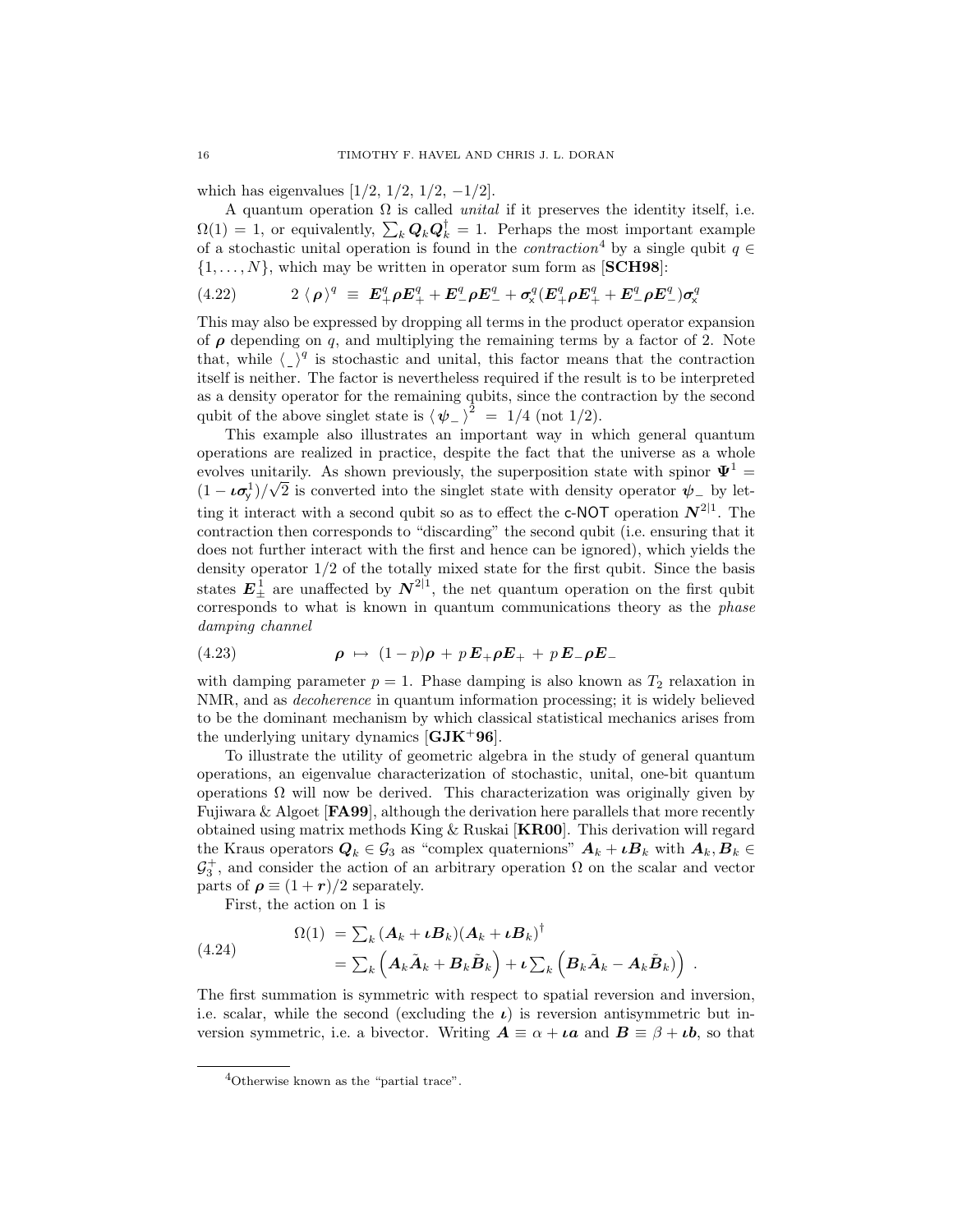$A_k\tilde{A}_k + B_k\tilde{B}_k = \alpha_k^2 + ||a_k||^2 + \beta_k^2 + ||b_k||^2$ , we may further expand the second summation as follows:

$$
\sum_{k} \left[ (\beta_{k} + \iota \mathbf{b}_{k})(\alpha_{k} - \iota \mathbf{a}_{k}) - (\alpha_{k} + \iota \mathbf{a}_{k})(\beta_{k} - \iota \mathbf{b}_{k}) \right]
$$
\n
$$
= \sum_{k} \left[ (\alpha_{k}\beta_{k} + \iota(\alpha_{k}\mathbf{b}_{k} - \beta_{k}\mathbf{a}_{k}) + \mathbf{b}_{k}\mathbf{a}_{k}) - (\alpha_{k}\beta_{k} + \iota(\beta_{k}\mathbf{a}_{k} - \alpha_{k}\mathbf{b}_{k}) + \mathbf{a}_{k}\mathbf{b}_{k}) \right]
$$
\n
$$
= \sum_{k} \left[ 2\iota(\alpha_{k}\mathbf{b}_{k} - \beta_{k}\mathbf{a}_{k}) - 2\mathbf{a}_{k} \wedge \mathbf{b}_{k} \right]
$$

Thus  $\Omega$  is unital if and only if

(4.26) 
$$
\sum_k (\alpha_k \boldsymbol{b}_k - \beta_k \boldsymbol{a}_k) = \sum_k \boldsymbol{a}_k \times \boldsymbol{b}_k,
$$

(where "×" denotes the cross product) and

(4.27) 
$$
\sum_{k} (\alpha_k^2 + ||\boldsymbol{a}_k||^2 + \beta_k^2 + ||\boldsymbol{b}_k||^2) = 1.
$$

Similarly, the action on  $r \in \mathfrak{R}_3$  is

(4.28) 
$$
\Omega(r) = \sum_{k} (A_k + \iota B_k) r (\tilde{A}_k - \iota \tilde{B}_k)
$$

$$
= \sum_{k} (A_k r \tilde{A}_k + B_k r \tilde{B}_k) + \iota \sum_{k} (B_k r \tilde{A}_k - A_k r \tilde{B}_k)
$$

The first summation is over different dilation/rotations of  $r$ ; the second summation (excluding the  $\iota$ ) is reversion and inversion antisymmetric, i.e. a trivector, and may be further expanded as above:

$$
\sum_{k} \left[ (\beta_{k} + \iota \mathbf{b}_{k}) \mathbf{r} \left( \alpha_{k} - \iota \mathbf{a}_{k} \right) - \left( \alpha_{k} + \iota \mathbf{a}_{k} \right) \mathbf{r} \left( \beta_{k} - \iota \mathbf{b}_{k} \right) \right]
$$
\n
$$
= \sum_{k} \left[ (\alpha_{k} \beta_{k} \mathbf{r} + \iota (\alpha_{k} \mathbf{b}_{k} \mathbf{r} - \beta_{k} \mathbf{r} \mathbf{a}_{k}) + \mathbf{b}_{k} \mathbf{r} \mathbf{a}_{k}) - (\alpha_{k} \beta_{k} \mathbf{r} + \iota (\beta_{k} \mathbf{a}_{k} \mathbf{r} - \alpha_{k} \mathbf{r} \mathbf{b}_{k}) + \mathbf{a}_{k} \mathbf{r} \mathbf{b}_{k}) \right]
$$
\n
$$
= \sum_{k} \left[ 2\iota \alpha_{k} \mathbf{b}_{k} \cdot \mathbf{r} - 2\iota \beta_{k} \mathbf{a}_{k} \cdot \mathbf{r} + 2\mathbf{b}_{k} \wedge \mathbf{r} \wedge \mathbf{a}_{k} \right]
$$

Multiplying through by  $-\iota/2$  converts this to

(4.30) 
$$
\sum_{k} [\alpha_{k} \boldsymbol{b}_{k} \cdot \boldsymbol{r} - \beta_{k} \boldsymbol{a}_{k} \cdot \boldsymbol{r} - (\boldsymbol{\iota}(\boldsymbol{a}_{k} \wedge \boldsymbol{b}_{k})) \cdot \boldsymbol{r}],
$$

which vanishes if and only if

(4.31) 
$$
\sum_{k} (\alpha_{k} \boldsymbol{b}_{k} - \beta_{k} \boldsymbol{a}_{k}) \cdot \boldsymbol{r} = \sum_{k} (\boldsymbol{b}_{k} \times \boldsymbol{a}_{k}) \cdot \boldsymbol{r}.
$$

If  $\Omega$  is stochastic, this must be true for all r, which is equivalent to

(4.32) 
$$
\sum_{k} (\alpha_{k} \boldsymbol{b}_{k} - \beta_{k} \boldsymbol{a}_{k}) = \sum_{k} \boldsymbol{b}_{k} \times \boldsymbol{a}_{k}.
$$

A comparison with Eq. (4.26) shows further that  $\Omega$  is both unital and stochastic if and only if  $\sum_k \alpha_k \mathbf{b}_k = \sum_k \beta_k \mathbf{a}_k$  and  $\sum_k \mathbf{a}_k \times \mathbf{b}_k = 0$ .

If we regard a stochastic  $\Omega$  as an affine transformation, i.e.

(4.33) 
$$
\Omega(\frac{1}{2}(1+r)) = \frac{1}{2}(1+t+\sum_{\mu}(\sigma_{\mu}\cdot r)s_{\mu})
$$

 $(s_\mu, t \in \mathfrak{R}_3)$ , we see from the derivation leading up to (4.26) that

(4.34) 
$$
\mathbf{t} = 2 \sum_{k} (\alpha_{k} \mathbf{b}_{k} - \beta_{k} \mathbf{a}_{k} - \mathbf{a}_{k} \times \mathbf{b}_{k})
$$

$$
= 4 \sum_{k} (\alpha_{k} \mathbf{b}_{k} - \beta_{k} \mathbf{a}_{k}) = 4 \sum_{k} \mathbf{b}_{k} \times \mathbf{a}_{k} \quad \text{(by (4.32))}.
$$

Similarly, the above vectors  $\bm{s}_{\mu} = \langle \Omega(\bm{\sigma_{\mu}}) \rangle_1$  are

(4.35) 
$$
\mathbf{s}_{\mu} = \sum_{k} \left( \mathbf{A}_{k} \boldsymbol{\sigma}_{\mu} \tilde{\mathbf{A}}_{k} + \mathbf{B}_{k} \boldsymbol{\sigma}_{\mu} \tilde{\mathbf{B}}_{k} \right) \quad (\mu \in \{\mathsf{x}, \mathsf{y}, \mathsf{z}\}) ,
$$

.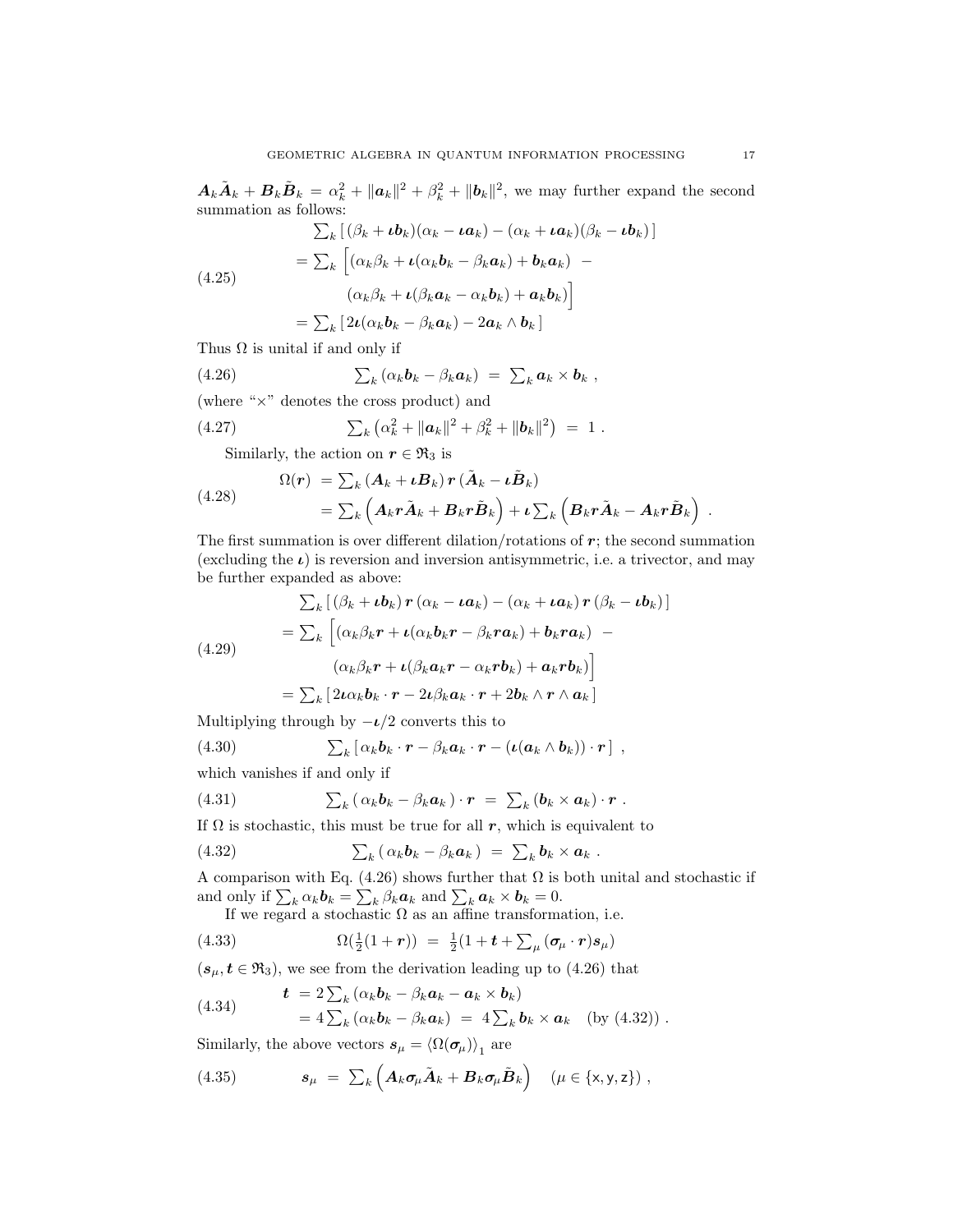i.e. a sum of independent dilation/rotations of each basis vector.

It follows that stochastic and unital quantum operations  $\Omega$  may be characterized by finding conditions for the linear map  $r \mapsto \langle \Omega(r) \rangle_1 = \Omega(r)$  to be written as a sum of dilation/rotations of r. To this end, we expand  $A_k r \tilde{A}_k$  as

(4.36) 
$$
(\alpha_k + \iota a_k) r (\alpha_k - \iota a_k) = \alpha_k^2 r + \alpha_k \iota (a_k r - r a_k) + a_k r a_k
$$

$$
= \alpha_k^2 r + 2\alpha_k r \times a_k + 2(r \cdot a_k) a_k - ||a_k||^2 r,
$$

with a similar expansion for  $\bm{B}_k \bm{r} \tilde{\bm{B}}_k$ . Thus on assuming that  $\Omega$  is diagonal, i.e.  $\bm{s}_{\mu} \equiv$  $\lambda_{\mu} \sigma_{\mu} = \Omega(\sigma_{\mu}),$  we get

$$
(4.37) \quad \lambda_{\mu}\sigma_{\mu} = \sigma_{\mu}\sum_{k}(\alpha_{k}^{2}+\beta_{k}^{2}-\|\boldsymbol{a}_{k}\|^{2}-\|\boldsymbol{b}_{k}\|^{2})+2\,\sigma_{\mu}\times\sum_{k}(\alpha_{k}\boldsymbol{a}_{k}+\beta_{k}\boldsymbol{b}_{k})+2\sum_{k}((\sigma_{\mu}\cdot\boldsymbol{a}_{k})\boldsymbol{a}_{k}+(\sigma_{\mu}\cdot\boldsymbol{b}_{k})\boldsymbol{b}_{k}).
$$

Dotting both sides by  $\sigma_\mu$  now yields

(4.38) 
$$
\lambda_{\mu} = \sum_{k} (\alpha_{k}^{2} + \beta_{k}^{2} - ||\mathbf{a}_{k}||^{2} - ||\mathbf{b}_{k}||^{2} + 2(\boldsymbol{\sigma}_{\mu} \cdot \mathbf{a}_{k})^{2} + 2(\boldsymbol{\sigma}_{\mu} \cdot \mathbf{b}_{k})^{2})
$$

$$
= 1 - 2 \sum_{k} (||\mathbf{a}_{k}||^{2} + ||\mathbf{b}_{k}||^{2} - (\boldsymbol{\sigma}_{\mu} \cdot \mathbf{a}_{k})^{2} - (\boldsymbol{\sigma}_{\mu} \cdot \mathbf{b}_{k})^{2})
$$

$$
= 1 + 2 \sum_{k} ((\boldsymbol{\sigma}_{\mu} \wedge \mathbf{a}_{k})^{2} + (\boldsymbol{\sigma}_{\mu} \wedge \mathbf{b}_{k})^{2}),
$$

so we have simple expressions for the eigenvalues. Now consider the vector obtained from the first line of this equation, i.e.  $\sum_{\mu \in \{\mathsf{x},\mathsf{y},\mathsf{z}\}} \lambda_{\mu} \sigma_{\mu}$ 

(4.39) 
$$
= \sum_{\mu} \sigma_{\mu} \sum_{k} (\alpha_{k}^{2} + \beta_{k}^{2} - ||\mathbf{a}_{k}||^{2} - ||\mathbf{b}_{k}||^{2} + 2 (\sigma_{\mu} \cdot \mathbf{a}_{k})^{2} + 2 (\sigma_{\mu} \cdot \mathbf{b}_{k})^{2})
$$

$$
= \mathbf{p}_{0} \sum_{k} (\alpha_{k}^{2} + \beta_{k}^{2}) + \sum_{\mu} \mathbf{p}_{\mu} \sum_{k} ((\sigma_{\mu} \cdot \mathbf{a}_{k})^{2} + (\sigma_{\mu} \cdot \mathbf{b}_{k})^{2}),
$$

where

(4.40) 
$$
p_0 \equiv \sigma_x + \sigma_y + \sigma_z , \qquad p_x \equiv \sigma_x - \sigma_y - \sigma_z ,
$$

$$
p_y \equiv -\sigma_x + \sigma_y - \sigma_z , \qquad p_z \equiv -\sigma_x - \sigma_y + \sigma_z .
$$

Since the coefficients of the  $p$ 's are nonnegative and sum to 1 by (4.27), this shows that the vector  $\sum_{\mu} \lambda_{\mu} \sigma_{\mu}$  lies within the tetrahedron  $\langle p_0, p_{\times}, p_{\rm y}, p_{\rm z} \rangle$ , which is the condition on the eigenvalues found by Fujiwara and Algoet [FA99] as well as by King and Ruskai [KR00].

It is also known that an arbitrary linear map  $\Omega$  has an operator sum representation if and only if it is completely positive [Sch96], so the above can also be viewed as a characterization of complete positivity for stochastic and unital maps of a single qubit's density operator. Finally, it is worth stressing once again that, because of the isomorphisms which exist between the Pauli algebra and the even subalgebra of the Dirac algebra, every step of the above derivation carries with it a natural interpretation in space-time, and is in fact even easier to carry out when the full power of the Dirac algebra is used.

In conclusion, it is hoped that the forgoing has given the reader a taste of the new insights which geometric algebra can provide into quantum information processing — and an appetite for more!

## References

- [Alt86] S. L. Altmann, Rotations, Quaternions and Double Groups, Oxford Univ. Press, 1986.
- [Alt89] S. L. Altmann, Hamilton, Rodrigues, and the quaternion scandal, Math. Mag. 62 (1989), 291–308.
- [Bay96] W. E. Baylis (ed.), Clifford (Geometric) Algebras, with Applications in Physics, Mathematics, and Engineering, Birkhauser, Boston MA, 1996.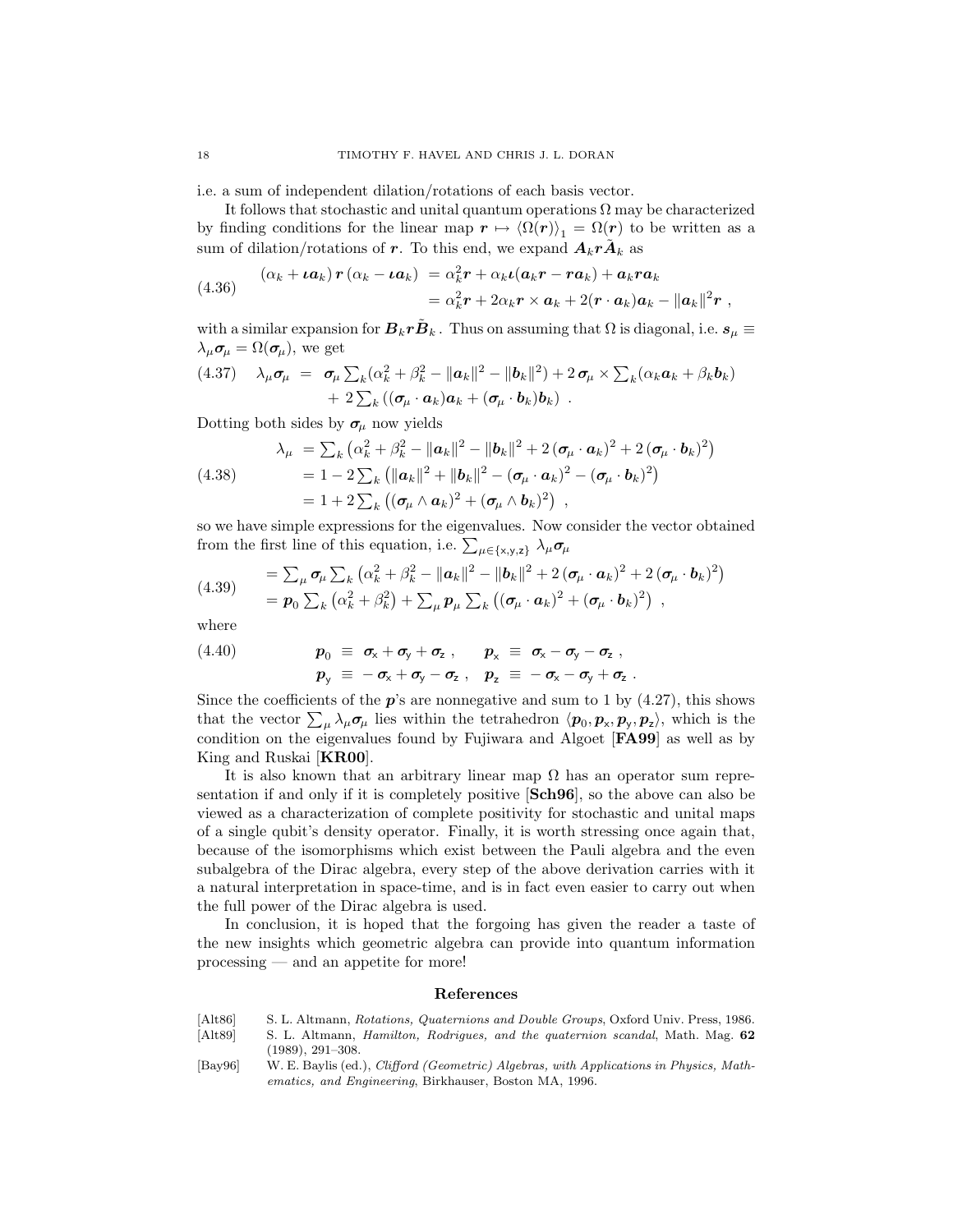- [BBC+95] A. Barenco, C. H. Bennett, R. Cleve, D. P. DiVincenzo, N. Margolus, P. Shor, T. Sleator, J. A. Smolin, and H. Weinfurter, Elementary gates for quantum computation, Phys. Rev. A 52 (1995), 3457–3467.
- [BBDH93] W. E. Baylis, J. Bonenfant, J. Derbyshire, and J. Huschilt, Light polarization: A geometric algebra approach, Am. J. Phys. 61 (1993), 534–545.
- [BD00] C. H. Bennett and D. P. DiVincenzo, Quantum information and computation, Nature 404 (2000), 247–255.
- [Blo46] F. Bloch, Nuclear induction, Phys. Rev. 70 (1946), 460–474.
- [Bro99] M. Brooks (ed.), Quantum Computing and Communications, Springer-Verlag, London, U.K., 1999.
- [CEMM98] R. Cleve, A. Ekert, C. Macchiavello, and M. Mosca, Quantum algorithms revisited, Proc. R. Soc. A 454 (1998), 339–354.
- [Cli78] W. K. Clifford, Applications of Grassmann's extensive algebra, Am. J. Math. 1 (1878), 350–358; see also Mathematical Papers by W. K. Clifford, (R. Tucker, ed.), Chelsea Publ. Co., Bronx NY, 1968.
- [CPH98] D. G. Cory, M. D. Price, and T. F. Havel, Nuclear magnetic resonance spectroscopy: An experimentally accessible paradigm for quantum computing, Physica D 120 (1998), 82–101.
- [DHSvA93] C. J. L. Doran, D. Hestenes, F. Sommen and N. Van Acker, Lie groups as spin groups, J. Math. Phys. 34 (1993), 3642–3669.
- [DLG93] C. J. L. Doran, A. N. Lasenby, and S. F. Gull, States and operators in the spacetime algebra, Found. Phys. 23 (1993), 1239–1264.
- [DLG+96] C. J. L. Doran, A. N. Lasenby, S. F. Gull, S. S. Somaroo, and A. D. Challinor, Spacetime algebra and electron physics, in Advances in Imaging and Electron Physics (P. Hawkes, ed.), Academic Press, Englewood Cliffs, NJ, 1996, pp. 271–386.
- [EJ96] A. Ekert and R. Jozsa, Quantum computation and Shor's factorizing algorithm, Rev. Mod. Phys. 68 (1996), 733–753.
- [EJ98] A. Ekert and R. Jozsa, Quantum algorithms: Entanglement enhanced information processing, Phil. Trans. R. Soc. Lond. A 356 (1998), 1769–1782.
- [EK95] A. Ekert and P. L. Knight, Entangled quantum systems and the Schmidt decomposition, Am. J. Phys. 63 (1995), 415–423.
- [FA99] A. Fujiwara and P. Algoet, One-to-one parametrization of quantum channels, Phys. Rev. A 59 (1999), 3290–3295.
- [FH81] F. A. M. Frescura and B. J. Hiley, Geometric interpretation of the Pauli spinor, Am. J. Phys. 49 (1981), 152–157.
- [GJK+96] D. Giulini, E. Joos, C. Kiefer, J. Kupsch, I.-O. Stamatescu, and H. D. Zeh, Decoherence and the Appearance of a Classical World in Quantum Theory, Springer-Verlag, Berlin, FRG, 1996.
- [HCST00] T. F. Havel, D. G. Cory, S. S. Somaroo, and C.-H. Tseng, *Geometric algebra methods* in quantum information processing by NMR spectroscopy, in Geometric Algebra with Applications in Science and Engineering (E. Bayro Corrochano and G. Sobczyk, eds.), Birkhauser, Boston, USA, 2001.
- [HSTC00] T. F. Havel, S. S. Somaroo, C.-H. Tseng, and D. G. Cory, *Principles and demonstra*tions of quantum information processing by NMR spectroscopy, Applicable Algebra in Engineering, Communications and Computing (T. Beth and M. Grassl, special edition eds.) 10 (2000), 339–374 (see also quant-ph/9812086).
- [Hav01] T. F. Havel, Qubit logic, algebra and geometry, in Automated Deduction in Geometry (J. Richter-Gebert and D. Wang, eds.), Lect. Notes Artif. Intel., vol. 2061, Springer-Verlag, Berlin/Heidelberg, FRG, 2001.
- [Hes66] D. Hestenes, Space-Time Algebra, Gordon and Breach, New York, NY, 1966.
- [Hes99] D. Hestenes, New Foundations for Classical Mechanics (2nd ed.), Kluwer Academic Pub., Amsterdam, NL, 1999.
- [HS84] D. Hestenes and G. Sobczyk, Clifford Algebra to Geometric Calculus, D. Reidel Pub. Co., Dordrecht, NL, 1984.
- [Jan89] B. Jancewicz, Multivectors and Clifford Algebra in Electrodynamics, World Scientific Pub. Co., 1989.
- [KR00] C. King and M. B. Ruskai, Minimal entropy of states emerging from noisy quantum channels, IEEE Trans. Info. Th. 47 (2001), 192–209 (see also quant/ph-9911079).